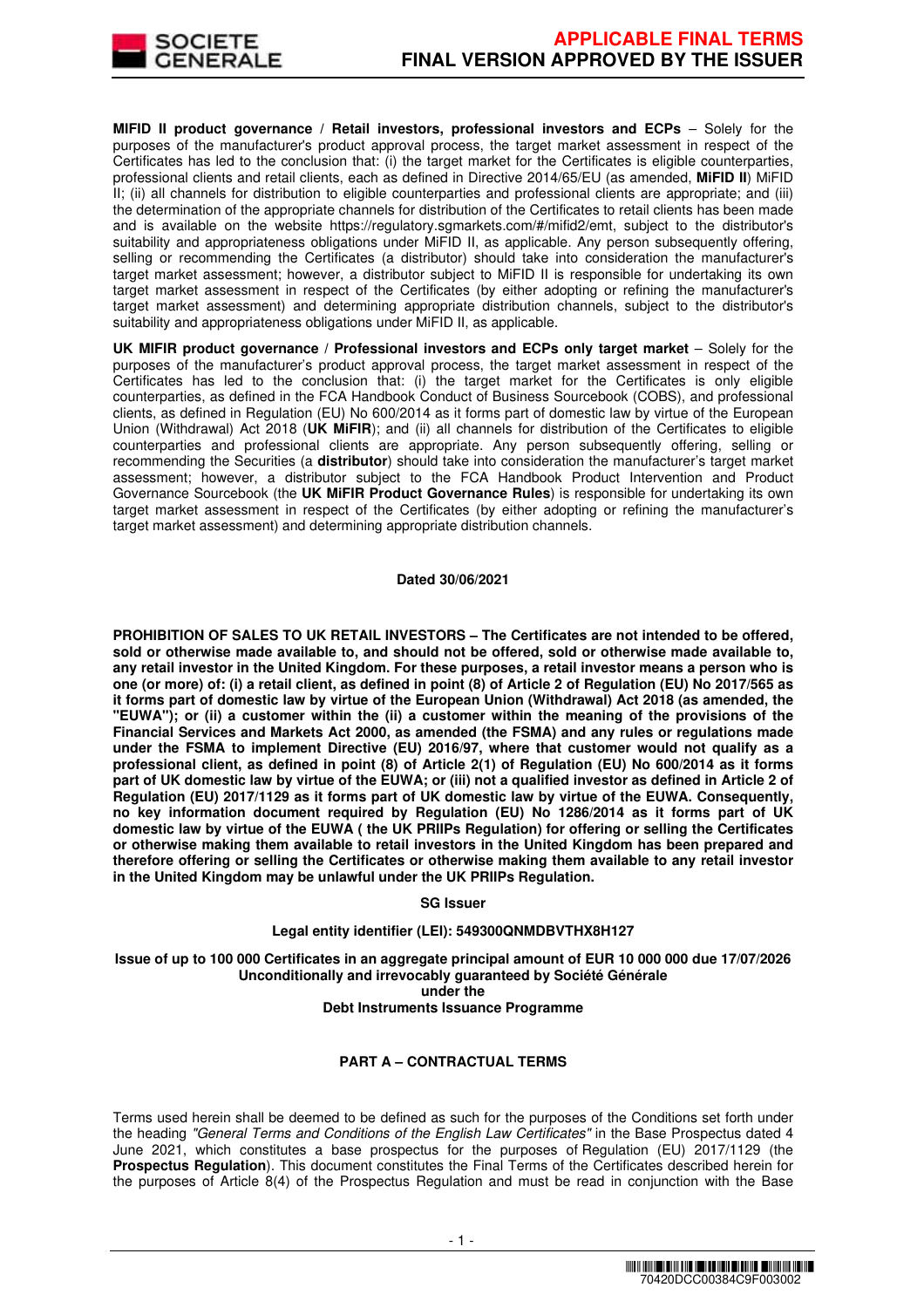

Prospectus and any supplement published prior to the Issue Date (as defined below) (the **Supplement**(s)); provided, however, that to the extent such Supplement (i) is published after these Final Terms have been signed or issued and (ii) provides for any change to the Conditions as set out under the heading "General Terms and Conditions of the English Law Certificates", such change shall have no effect with respect to the Conditions of the Certificates to which these Final Terms relate. Full information on the Issuer, the Guarantor and the offer of the Certificates is only available on the basis of the combination of these Final Terms, the Base Prospectus and any Supplement(s). Prior to acquiring an Interest in the Certificates described herein, prospective investors should read and understand the information provided in these Final Terms, the Base Prospectus and any Supplement(s) and be aware of the restrictions applicable to the offer and sale of such Certificates in the United States or to, or for the account or benefit of, persons that are not Permitted Transferees. A summary of the issue of the Certificates is annexed to these Final Terms.

Copies of the Base Prospectus, any Supplement(s) and these Final Terms are available for inspection from the head office of the Issuer, the Guarantor, the specified offices of the Paying Agents and, in the case of Certificates admitted to trading on the Regulated Market or on Euro MTF of the Luxembourg Stock Exchange, on the website of the Luxembourg Stock Exchange (www.bourse.lu) and, in the case of Non-Exempt Offers; on the website of the Issuer (http://prospectus.socgen.com).

| 1.  | (i)   | <b>Series Number:</b>                                                                   | 226204EN/21.7                                                                                                                                                   |  |
|-----|-------|-----------------------------------------------------------------------------------------|-----------------------------------------------------------------------------------------------------------------------------------------------------------------|--|
|     | (ii)  | <b>Tranche Number:</b>                                                                  | 1                                                                                                                                                               |  |
|     | (iii) | Date on which the Certificates<br>become fungible:                                      | Not Applicable                                                                                                                                                  |  |
| 2.  |       | <b>Specified Currency:</b>                                                              | <b>EUR</b>                                                                                                                                                      |  |
| 3.  |       | <b>Aggregate Nominal Amount:</b>                                                        |                                                                                                                                                                 |  |
|     | (i)   | - Tranche:                                                                              | up to 100 000 Certificates in an aggregate principal amount<br>of EUR 10 000 000                                                                                |  |
|     | (ii)  | - Series:                                                                               | up to 100 000 Certificates in an aggregate principal amount<br>of EUR 10 000 000                                                                                |  |
| 4.  |       | <b>Issue Price:</b>                                                                     | Certificate<br>EUR 100<br>of EUR<br>100<br>Specified<br>per<br>Denomination                                                                                     |  |
| 5.  |       | <b>Specified Denomination(s):</b>                                                       | <b>EUR 100</b>                                                                                                                                                  |  |
| 6.  | (i)   | <b>Issue Date:</b><br>(DD/MM/YYYY)                                                      | 20/07/2021                                                                                                                                                      |  |
|     | (ii)  | <b>Interest Commencement Date:</b>                                                      | Not Applicable                                                                                                                                                  |  |
| 7.  |       | <b>Final Exercise Date:</b><br>(DD/MM/YYYY)                                             | 17/07/2026                                                                                                                                                      |  |
| 8.  |       | <b>Governing law:</b>                                                                   | English law                                                                                                                                                     |  |
| 9.  | (i)   | <b>Status of the Certificates:</b>                                                      | Unsecured                                                                                                                                                       |  |
|     | (ii)  | Date of corporate authorisation<br>obtained for the issuance of<br><b>Certificates:</b> | Not Applicable                                                                                                                                                  |  |
|     | (iii) | <b>Type of Structured Certificates:</b>                                                 | <b>Index Linked Certificates</b>                                                                                                                                |  |
|     |       |                                                                                         | The provisions of the following Additional Terms and<br>Conditions apply:<br>Additional<br>Terms<br>and<br>Conditions<br>for<br>Index<br>Linked<br>Certificates |  |
|     | (iv)  | <b>Reference of the Product</b>                                                         | 3.3.4 with Option 4 applicable as described in the Additional<br>Terms and Conditions relating to Formulae                                                      |  |
| 10. |       | <b>Interest Basis:</b>                                                                  | See section "PROVISIONS RELATING TO INTEREST (IF<br>ANY) PAYABLE" below.                                                                                        |  |
| 11. |       | <b>Redemption/Payment Basis:</b>                                                        | See section "PROVISIONS RELATING TO REDEMPTION"<br>below.                                                                                                       |  |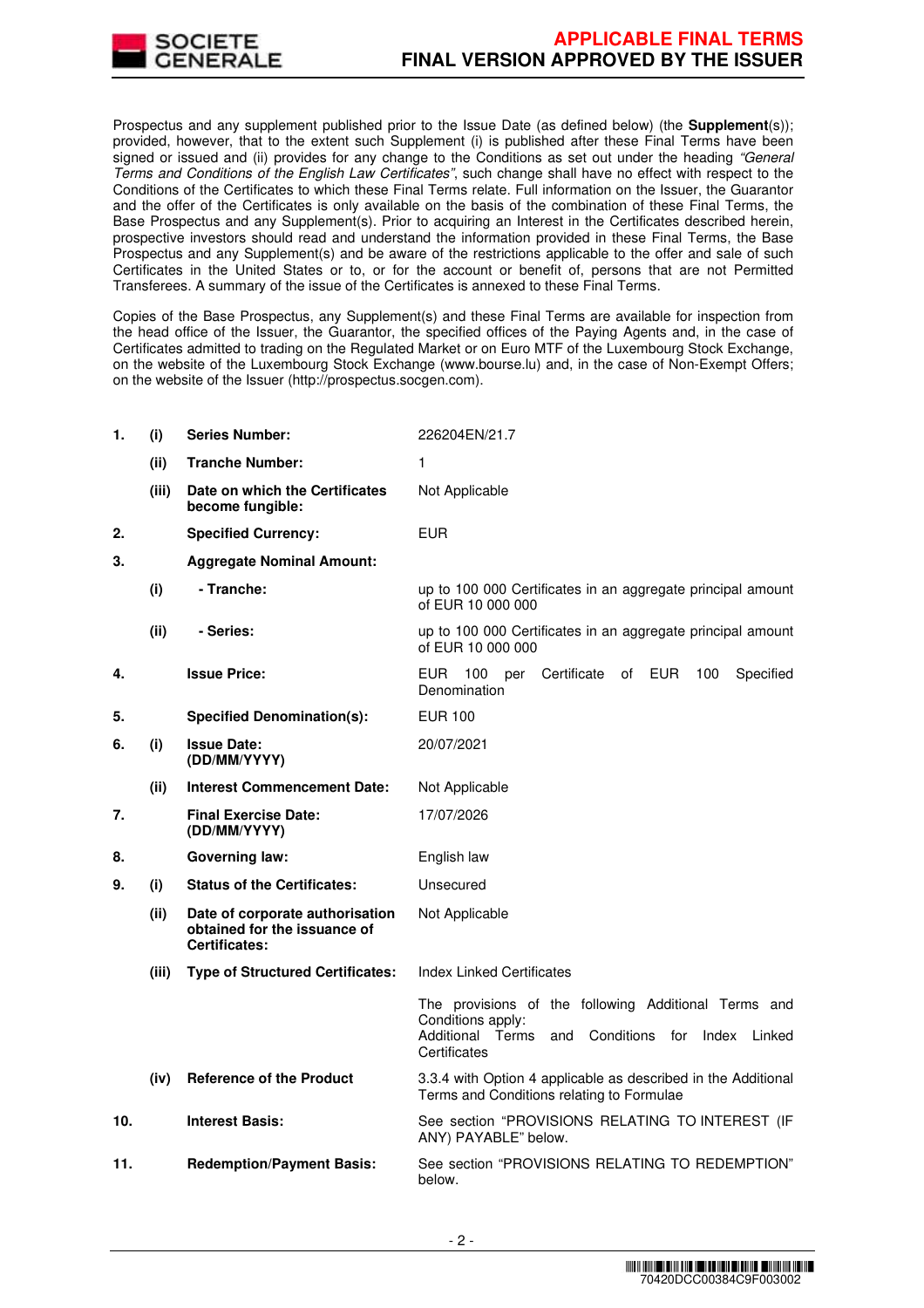

**12. Issuer's/Certificateholders' redemption option:**

See section "PROVISIONS RELATING TO REDEMPTION"

|     |       | PROVISIONS RELATING TO INTEREST (IF ANY) PAYABLE              |                                                                                                                                                                                                                                                                                             |
|-----|-------|---------------------------------------------------------------|---------------------------------------------------------------------------------------------------------------------------------------------------------------------------------------------------------------------------------------------------------------------------------------------|
| 13. |       | <b>Fixed Rate Certificate</b><br><b>Provisions:</b>           | Not Applicable                                                                                                                                                                                                                                                                              |
| 14. |       | <b>Floating Rate Certificate</b><br><b>Provisions:</b>        | Not Applicable                                                                                                                                                                                                                                                                              |
| 15. |       | <b>Structured Interest Certificate</b><br><b>Provisions:</b>  | Not Applicable                                                                                                                                                                                                                                                                              |
| 16. |       | <b>Zero Coupon Certificate</b><br><b>Provisions:</b>          | Not Applicable                                                                                                                                                                                                                                                                              |
|     |       | <b>PROVISIONS RELATING TO REDEMPTION</b>                      |                                                                                                                                                                                                                                                                                             |
| 17. |       | Redemption at the option of the<br><b>Issuer:</b>             | Not Applicable                                                                                                                                                                                                                                                                              |
| 18. |       | Redemption at the option of the<br>Certificateholders:        | Not Applicable                                                                                                                                                                                                                                                                              |
| 19. |       | <b>Automatic Early Redemption:</b>                            | Applicable as per Condition 6.4.2 of the General Terms and<br>Conditions                                                                                                                                                                                                                    |
|     | (i)   | <b>Automatic Early Redemption</b><br>Amount(s):               | Unless previously redeemed, if an Automatic Early<br>Redemption Event has occurred, then the Issuer shall<br>redeem<br>early the Certificates<br>on Automatic<br>Early<br>Redemption Date(i) (i from 1 to 4) in accordance with the<br>following provisions in respect of each Certificate: |
|     |       |                                                               | Automatic Early Redemption Amount(i) = Specified<br>Denomination x $(100\% + i \times 7.00\%)$                                                                                                                                                                                              |
|     |       |                                                               | Definitions relating to the Automatic Early Redemption<br>Amount are set out in paragraph 25(ii) "Definitions relating to<br>the Product".                                                                                                                                                  |
|     | (ii)  | <b>Automatic Early Redemption</b><br>Date(s):<br>(DD/MM/YYYY) | Automatic Early Redemption Date(i)<br>(i from 1 to<br>4): 26/07/2022; 26/07/2023; 26/07/2024; 28/07/2025                                                                                                                                                                                    |
|     | (iii) | <b>Automatic Early Redemption</b><br>Event:                   | is deemed to have occurred, as determined by the<br>Calculation Agent, if on a Valuation Date(i) (i from 1 to 4),<br>Performance(i) is higher than or equal to 0%                                                                                                                           |
| 20. |       | <b>Final Redemption Amount:</b>                               | Unless previously redeemed, the Issuer shall redeem the<br>Certificates on the Final Exercise Date, in accordance with<br>the following provisions in respect of each Certificate:                                                                                                          |
|     |       |                                                               | Scenario 1:                                                                                                                                                                                                                                                                                 |
|     |       |                                                               | If on Valuation Date(5), Performance(5) is higher than or<br>equal to 0%, then:                                                                                                                                                                                                             |
|     |       |                                                               | Final Exercise Amount= Specified Denomination x [100% + (<br>$5 \times 7.00\%)$                                                                                                                                                                                                             |
|     |       |                                                               | Scenario 2:                                                                                                                                                                                                                                                                                 |
|     |       |                                                               | If on Valuation Date(5), Performance(5) is lower than 0%<br>and Performance(5) is higher than or equal to -30%, then:                                                                                                                                                                       |
|     |       |                                                               |                                                                                                                                                                                                                                                                                             |

below.

Final Exercise Amount= Specified Denomination x [100%]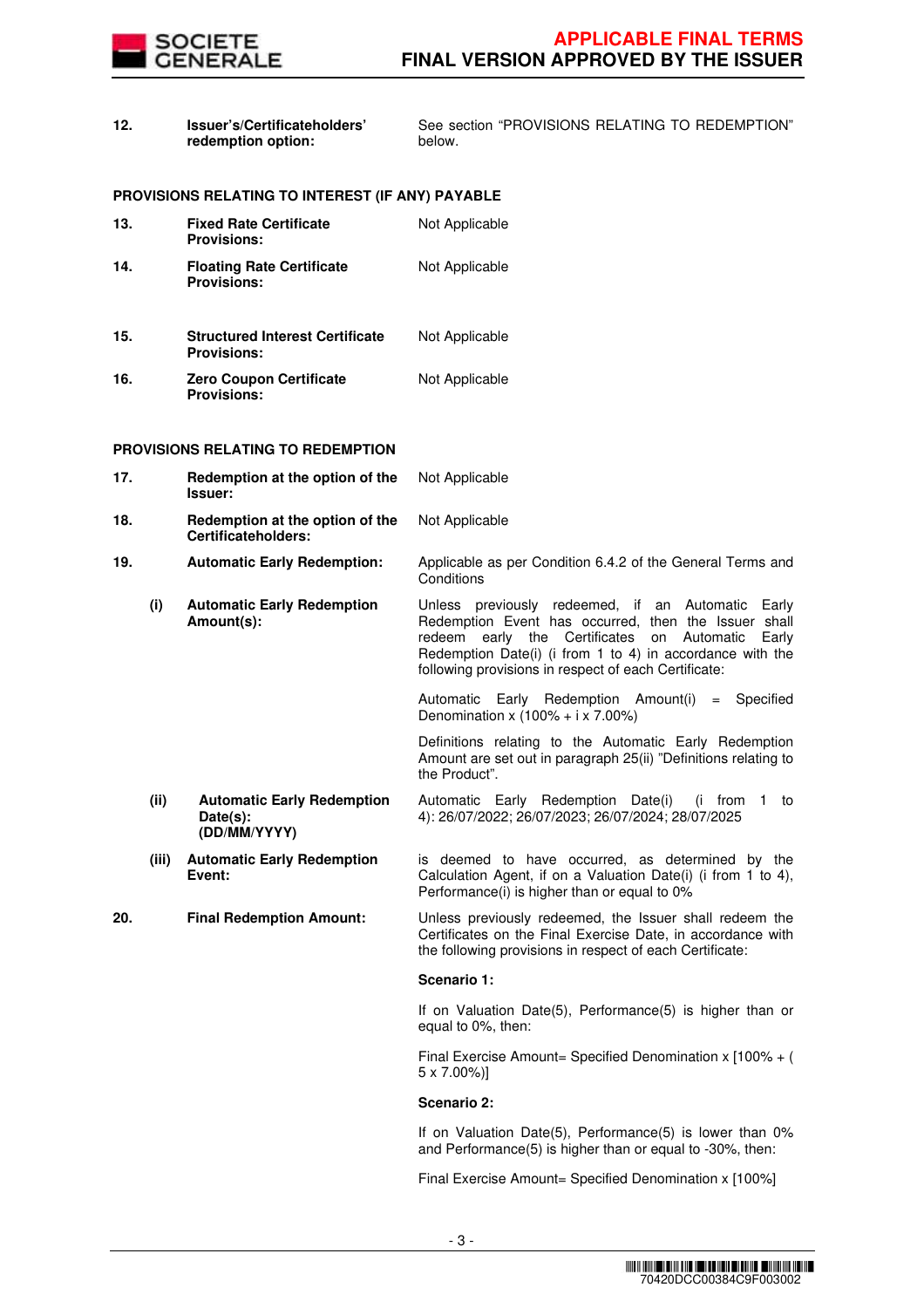

## **Scenario 3:**

If on Valuation Date(5), Performance(5) is lower than -30%, then: Final Exercise Amount= Specified Denomination x [100% + Performance(5)] Definitions relating to the Final Exercise Amountare set out in paragraph 25(ii) "Definitions relating to the Product". **21. Physical Delivery Provisions:** Not Applicable **22. Trigger redemption at the option of the Issuer:** Not Applicable **23. Redemption for tax reasons, special tax reasons, regulatory reasons, Force Majeure Event, Event of Default** Early Redemption or Monetisation until the Final Exercise Date Early Redemption Amount : Market Value

## **PROVISIONS APPLICABLE TO THE UNDERLYING(S) IF ANY**

**24. (i) Underlying(s):** The following Index as defined below:

| <b>Index Name</b>                          | <b>Bloomberg</b><br>Ticker | Index<br><b>Sponsor</b> | Exchange                                                                                                                             | Website       |
|--------------------------------------------|----------------------------|-------------------------|--------------------------------------------------------------------------------------------------------------------------------------|---------------|
| STOXX Europe<br>600 Insurance<br>Price EUR | <b>SXIP</b>                | <b>STOXX</b><br>Limited | Each exchange on which securities<br>comprised in the Index are traded,<br>from time to time, as determined by<br>the Index Sponsor. | www.stoxx.com |

| (ii)  | Information relating to the past<br>and future performances of the<br>Underlying(s) and volatility:                       | The information relating to the past and future performances<br>of the Underlying(s) and volatility are available on the source<br>specified in the table above.                                                                                                                                       |  |  |  |
|-------|---------------------------------------------------------------------------------------------------------------------------|--------------------------------------------------------------------------------------------------------------------------------------------------------------------------------------------------------------------------------------------------------------------------------------------------------|--|--|--|
| (iii) | Provisions relating, amongst<br>others, to the Market Disruption<br>Event(s) and/or Extraordinary                         | The provisions of the following Additional Terms and<br>Conditions apply:                                                                                                                                                                                                                              |  |  |  |
|       | Event(s) and/or any additional<br>disruption event(s) as described<br>in the relevant Additional Terms<br>and Conditions: | Additional<br>Conditions<br>Linked<br>Terms<br>and<br>for<br>Index<br>Certificates                                                                                                                                                                                                                     |  |  |  |
| (iv)  | Other information relating to<br>the Underlying(s):                                                                       | Information or summaries of information included herein with<br>respect to the Underlying(s), has been extracted from<br>general databases released publicly or by any other<br>available information.                                                                                                 |  |  |  |
|       |                                                                                                                           | Each of the Issuer and the Guarantor confirms that such<br>information has been accurately reproduced and that, so far<br>as it is aware and is able to ascertain from information<br>published, no facts have been omitted which would render<br>the reproduced information inaccurate or misleading. |  |  |  |
| (v)   | <b>Credit Linked Certificates</b><br><b>Provisions:</b>                                                                   | Not Applicable                                                                                                                                                                                                                                                                                         |  |  |  |
| (vi)  | <b>Bond Linked Certificates</b><br><b>Provisions:</b>                                                                     | Not Applicable                                                                                                                                                                                                                                                                                         |  |  |  |

#### **DEFINITIONS APPLICABLE TO INTEREST (IF ANY), REDEMPTION AND THE UNDERLYING(S) IF ANY**

**25. (i) Definitions relating to date(s):** Applicable **Valuation Date(0):** 19/07/2021

- 4 -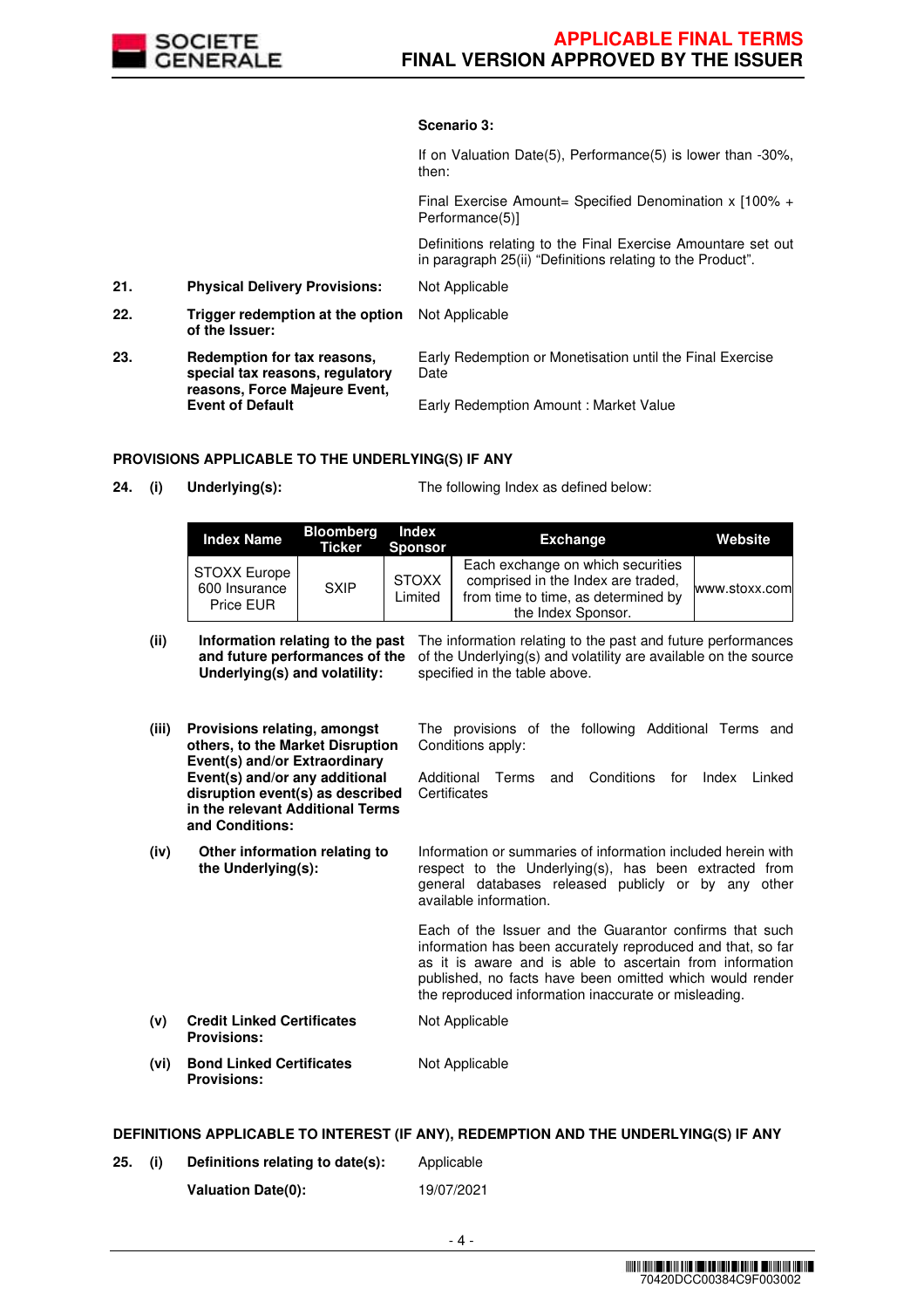

**(DD/MM/YYYY)**

|     |      | Valuation Date(i) (i from 1 to 5)<br>(DD/MM/YYYY)                                                             | 19/07/2022;<br>10/07/2026      | 19/07/2023; | 19/07/2024;                                                                                                         | 21/07/2025; |
|-----|------|---------------------------------------------------------------------------------------------------------------|--------------------------------|-------------|---------------------------------------------------------------------------------------------------------------------|-------------|
|     | (ii) | Definitions relating to the<br>Product:                                                                       |                                |             | Applicable, subject to the provisions of Condition 4 of the<br>Additional Terms and Conditions relating to Formulae |             |
|     |      | Performance(i)<br>(i from 1 to 5)                                                                             | means (S(i) / S(0)) - 100%     |             |                                                                                                                     |             |
|     |      | S(i)<br>(i from 0 to 5)                                                                                       | of the Underlying              |             | means in respect of any Valuation Date(i) the Closing Price                                                         |             |
|     |      | <b>PROVISIONS RELATING TO SECURED CERTIFICATES</b>                                                            |                                |             |                                                                                                                     |             |
| 26. |      | <b>Secured Certificates Provisions:</b>                                                                       | Not Applicable                 |             |                                                                                                                     |             |
|     |      | <b>GENERAL PROVISIONS APPLICABLE TO THE CERTIFICATES</b>                                                      |                                |             |                                                                                                                     |             |
| 27. |      | Provisions applicable to<br>payment date(s):                                                                  |                                |             |                                                                                                                     |             |
|     |      | - Payment Business Day:                                                                                       | Following Payment Business Day |             |                                                                                                                     |             |
|     |      | - Financial Centre(s):                                                                                        | Not Applicable                 |             |                                                                                                                     |             |
| 28. |      | Form of the Certificates:                                                                                     |                                |             |                                                                                                                     |             |
|     | (i)  | Form:                                                                                                         | Clearstream                    |             | Non-US Registered Global Note registered in the name of a<br>nominee for a common depositary for Euroclear and      |             |
|     | (ii) | New Global Note (NGN - bearer No<br>notes) / New Safekeeping<br><b>Structure (NSS - registered</b><br>notes): |                                |             |                                                                                                                     |             |
| 29. |      | Redenomination:                                                                                               | Not Applicable                 |             |                                                                                                                     |             |
| 30. |      | <b>Consolidation:</b>                                                                                         | Conditions                     |             | Applicable as per Condition 14.2 of the General Terms and                                                           |             |
| 31. |      | <b>Partly Paid Certificates</b><br><b>Provisions:</b>                                                         | Not Applicable                 |             |                                                                                                                     |             |
| 32. |      | <b>Instalment Certificates</b><br><b>Provisions:</b>                                                          | Not Applicable                 |             |                                                                                                                     |             |
| 33. |      | Masse:                                                                                                        | Not Applicable                 |             |                                                                                                                     |             |
| 34. |      | <b>Dual Currency Certificate</b><br><b>Provisions:</b>                                                        | Not Applicable                 |             |                                                                                                                     |             |
|     |      |                                                                                                               |                                |             |                                                                                                                     |             |
| 35. |      | <b>Additional Amount Provisions</b><br>for Italian Certificates:                                              | Not Applicable                 |             |                                                                                                                     |             |
| 36. |      | Interest Amount and/or the<br><b>Redemption Amount switch at</b><br>the option of the Issuer:                 | Not Applicable                 |             |                                                                                                                     |             |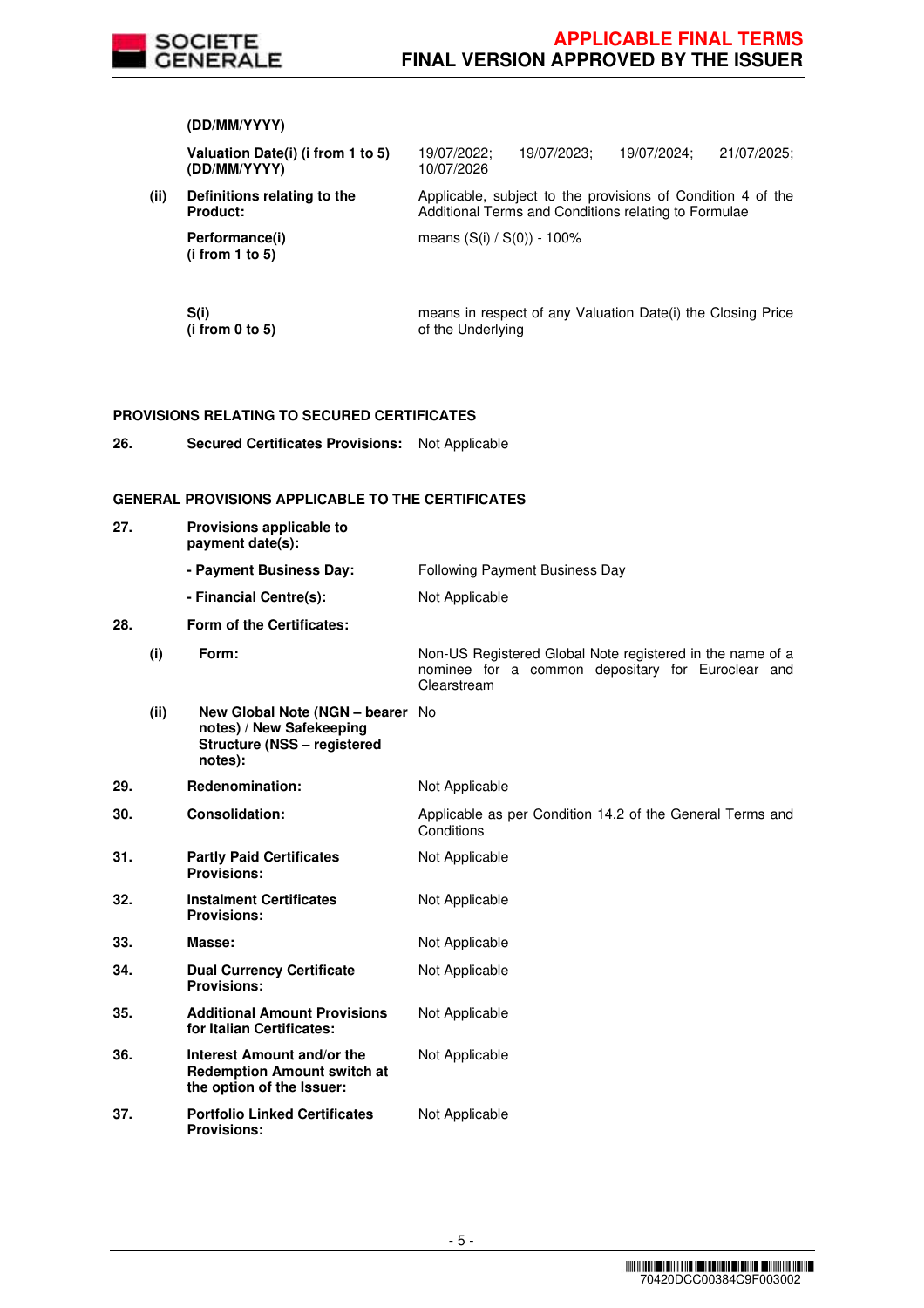

# **PART B – OTHER INFORMATION**

## **1. LISTING AND ADMISSION TO TRADING**

- **(i) Listing:** None
- **(ii) Admission to trading:** Application shall be made for the Certificates to be admitted to trading on the Multilateral Trading Facility ("MTF") named EuroTLX organized and managed by Borsa Italiana S.p.A. with effect from or as soon as practicable after the Issue Date. Société Générale, directly or through a third party appointed by it, will act as specialist for the Certificates, in accordance with the rules and regulations of EuroTLX.

 **There can be no assurance that the listing and trading of the Certificates will be approved with effect on the Issue Date or at all, provided that if Borsa Italiana S.p.A. does not release its decision of admission to trading within the day immediately preceding the Issue Date, Section 10 – paragraph "Conditions to which the offer is subject" of these Final Terms shall apply.**

**(iii) Estimate of total expenses related to admission to trading:** Not Applicable **(iv) Information required for Certificates to be listed on**  Not Applicable

**SIX Swiss Exchange:**

# **2. RATINGS**

The Certificates to be issued have not been rated.

# **3. INTERESTS OF NATURAL AND LEGAL PERSONS INVOLVED IN THE ISSUE/OFFER**

 Save for fees, if any, payable to the Dealer, and so far as the Issuer is aware, no person involved in the issue of the Certificates has an interest material to the offer.

The Dealer and its affiliates have engaged, and may in the future engage, in investment banking and/or commercial banking transactions with, and may perform other services for, the Issuer and its affiliates in the ordinary course of business.

 Société Générale will ensure the roles of provider of hedging instruments to the Issuer of the Certificates and Calculation Agent of the Certificates.

 The possibility of conflicts of interest between the different roles of Société Générale on one hand, and between those of Société Générale in these roles and those of the Certificateholders on the other hand cannot be excluded.

 Furthermore, given the banking activities of Société Générale, conflicts may arise between the interests of Société Générale acting in these capacities (including business relationship with the issuers of the financial instruments being underlyings of the Certificates or possession of non public information in relation with them) and those of the Certificateholders. Finally, the activities of Société Générale on the underlying financial instrument(s), on its proprietary account or on behalf of its customers, or the establishment of hedging transactions, may also have an impact on the price of these instruments and their liquidity, and thus may be in conflict with the interests of the Certificateholders.

# **4. REASONS FOR THE OFFER AND USE OF PROCEEDS**

**(i) Reasons for the offer and use of proceeds:**

The net proceeds from each issue of Certificates will be applied for the general financing purposes of the Société Générale Group, which include making a profit.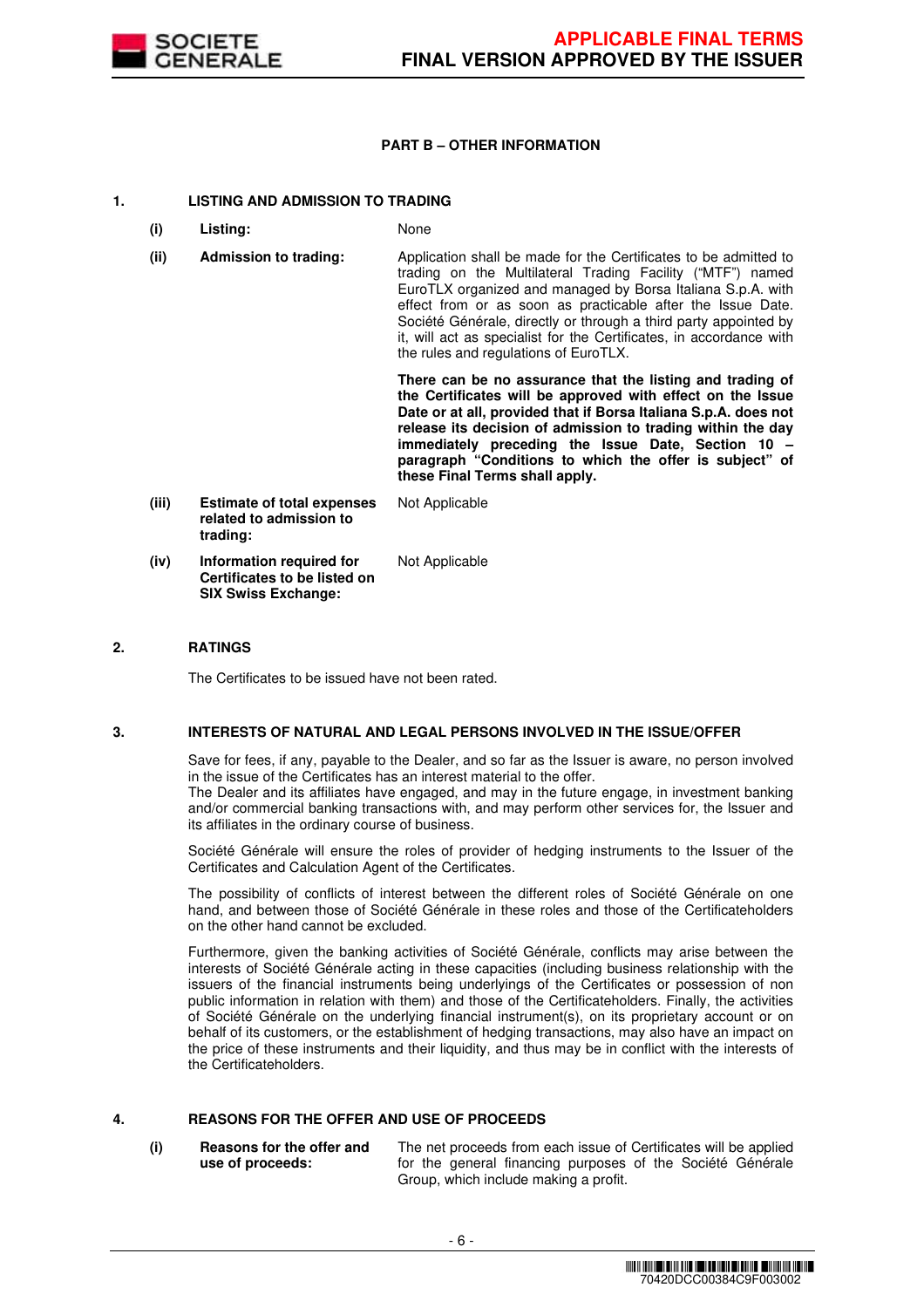

- **(ii) Estimated net proceeds:** Not Applicable
- **(iii) Estimated total expenses:** Not Applicable
- **5. INDICATION OF YIELD** (Fixed Rate Certificates only) Not Applicable
- **6. HISTORIC INTEREST RATES** (Floating Rate Certificates only)

Not Applicable

# **7. PERFORMANCE AND EFFECT ON VALUE OF INVESTMENT**

#### **(i) PERFORMANCE OF FORMULA, EXPLANATION OF EFFECT ON VALUE OF INVESTMENT**  (Structured Certificates only)

 The value of the Certificates, the payment of an automatic early redemption amount on a relevant automatic early redemption date, and the payment of a redemption amount to a Certificateholder on the Final Exercise Date will depend on the performance of the underlying asset(s), on the relevant valuation date(s).

 The value of the Certificates is linked to the positive or negative performance of the underlying instrument. The amount(s) to be paid is/are determined on the basis of the condition which is satisfied (or not) if the performance of the underlying instrument is higher than or equal to a predefined barrier performance.

 During the lifetime of the Certificates, the market value of these Certificates may be lower than the invested capital. Furthermore, an insolvency of the Issuer and/or the Guarantor may cause a total loss of the invested capital.

**The attention of the investors is drawn to the fact that they could sustain an entire or a partial loss of their investment.**

## **(ii) PERFORMANCE OF RATE(S) OF EXCHANGE AND EXPLANATION OF EFFECT ON VALUE OF INVESTMENT** (Dual Currency Certificates only)

Not Applicable

# **8. OPERATIONAL INFORMATION**

**(i) Security identification** 

**code(s): - ISIN code:** XS2313975232

|       | - Common code:                | 231397523                                                                                             |
|-------|-------------------------------|-------------------------------------------------------------------------------------------------------|
| (ii)  | <b>Clearing System(s):</b>    | Euroclear Bank S.A/N.V. ( <b>Euroclear</b> ) / Clearstream Banking<br>société anonyme (Clearstream)   |
| (iii) | Delivery of the Certificates: | Delivery against payment                                                                              |
| (iv)  | <b>Calculation Agent:</b>     | Société Générale<br>Tour Société Générale<br>17 Cours Valmy<br>92987 Paris La Défense Cedex<br>France |
| (v)   | Paying Agent(s):              | Société Générale Luxembourg SA<br>11, avenue Emile Reuter<br>2420 Luxembourg<br>Luxembourg            |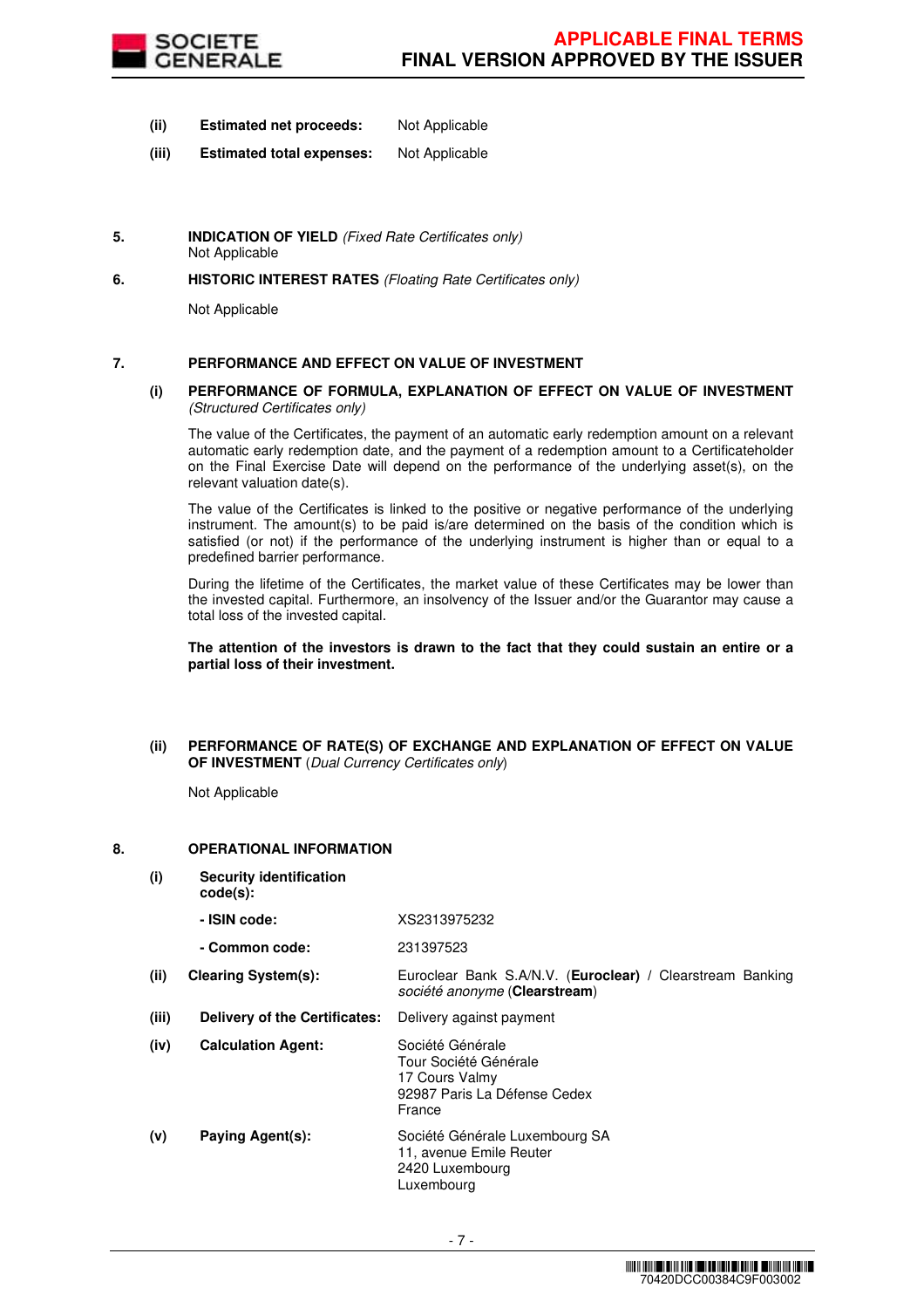

- **(vi) Eurosystem eligibility of the Certificates:** No. Whilst the designation is specified as "no" at the date of these Final Terms, should the Eurosystem eligibility criteria be amended in the future such that the Certificates are capable of meeting them the Certificates may then be deposited with one of the ICSDs as common safekeeper (and registered in the name of a nominee of one of the ICSDs acting as common safekeeper). Note that this does not necessarily mean that the Certificates will then be recognised as eligible collateral for Eurosystem monetary policy and intraday credit operations by the Eurosystem at any time during their life. Such recognition will depend upon the ECB being satisfied that Eurosystem eligibility criteria have been met.
- **(vii) Address and contact details of Société Générale for all administrative communications relating to the Certificates:** Société Générale Tour Société Générale 17 Cours Valmy 92987 Paris La Défense Cedex France Name: Sales Support Services - Derivatives Tel: +33 1 57 29 12 12 (Hotline) Email: clientsupport-deai@sgcib.com

## **9. DISTRIBUTION**

| (i)   | <b>Method of distribution:</b>                                                                      | Non-syndicated                                                                                                                                                                                                                                                                                                                                                                                                                                                                              |
|-------|-----------------------------------------------------------------------------------------------------|---------------------------------------------------------------------------------------------------------------------------------------------------------------------------------------------------------------------------------------------------------------------------------------------------------------------------------------------------------------------------------------------------------------------------------------------------------------------------------------------|
|       | - Dealer(s):                                                                                        | Société Générale<br>Tour Société Générale<br>17 Cours Valmy<br>92987 Paris La Défense Cedex<br>France                                                                                                                                                                                                                                                                                                                                                                                       |
| (ii)  | <b>Total commission and</b><br>concession:                                                          | There is no commission and/or concession paid by the Issuer to<br>the Dealer or the Managers.                                                                                                                                                                                                                                                                                                                                                                                               |
|       |                                                                                                     | Société Générale shall pay to Deutsche Bank SpA (the<br>Distributor) an upfront placement fee of up to 4% of the<br>nominal amount of Certificates effectively placed by such<br>Distributor as of the Issue Date.                                                                                                                                                                                                                                                                          |
| (iii) | <b>TEFRA rules:</b>                                                                                 | Not Applicable                                                                                                                                                                                                                                                                                                                                                                                                                                                                              |
| (iv)  | Non-exempt Offer Consent of<br>the Issuer to use the Base<br>Prospectus during the Offer<br>Period: | A Non-exempt offer of the Certificates may be made by the<br>Dealer and any Initial Authorised Offeror below mentioned,<br>any Additional Authorised Offeror, the name and address of<br>whom will be published on the website of the Issuer<br>(http://prospectus.socgen.com)<br>in<br>the<br>Non-exempt<br>Offer jurisdiction(s) (Non-exempt Offer Jurisdiction(s)) during<br>the offer period (Offer Period) as specified in the paragraph<br>"Terms and Conditions of the Offer" below. |
|       | - Individual Consent /<br>Name(s) and address(es) of<br>any Initial Authorised Offeror:             | Applicable / Deutsche Bank SpA, Piazza del Calendario, 3,<br>20126 Milano                                                                                                                                                                                                                                                                                                                                                                                                                   |
|       | - General Consent/ Other<br>conditions to consent:                                                  | Not Applicable                                                                                                                                                                                                                                                                                                                                                                                                                                                                              |
| (v)   | U.S. federal income tax<br>considerations:                                                          | The Certificates are not Specified Certificates for purposes of<br>the Section 871(m) Regulations.                                                                                                                                                                                                                                                                                                                                                                                          |
| (vi)  | <b>Prohibition of Sales to EEA</b><br><b>Retail Investors:</b>                                      | Not Applicable                                                                                                                                                                                                                                                                                                                                                                                                                                                                              |
| (vii) | <b>Prohibition of Sales to UK</b><br><b>Retail Investors:</b>                                       | Applicable                                                                                                                                                                                                                                                                                                                                                                                                                                                                                  |

# **10. TERMS AND CONDITIONS OF THE OFFER**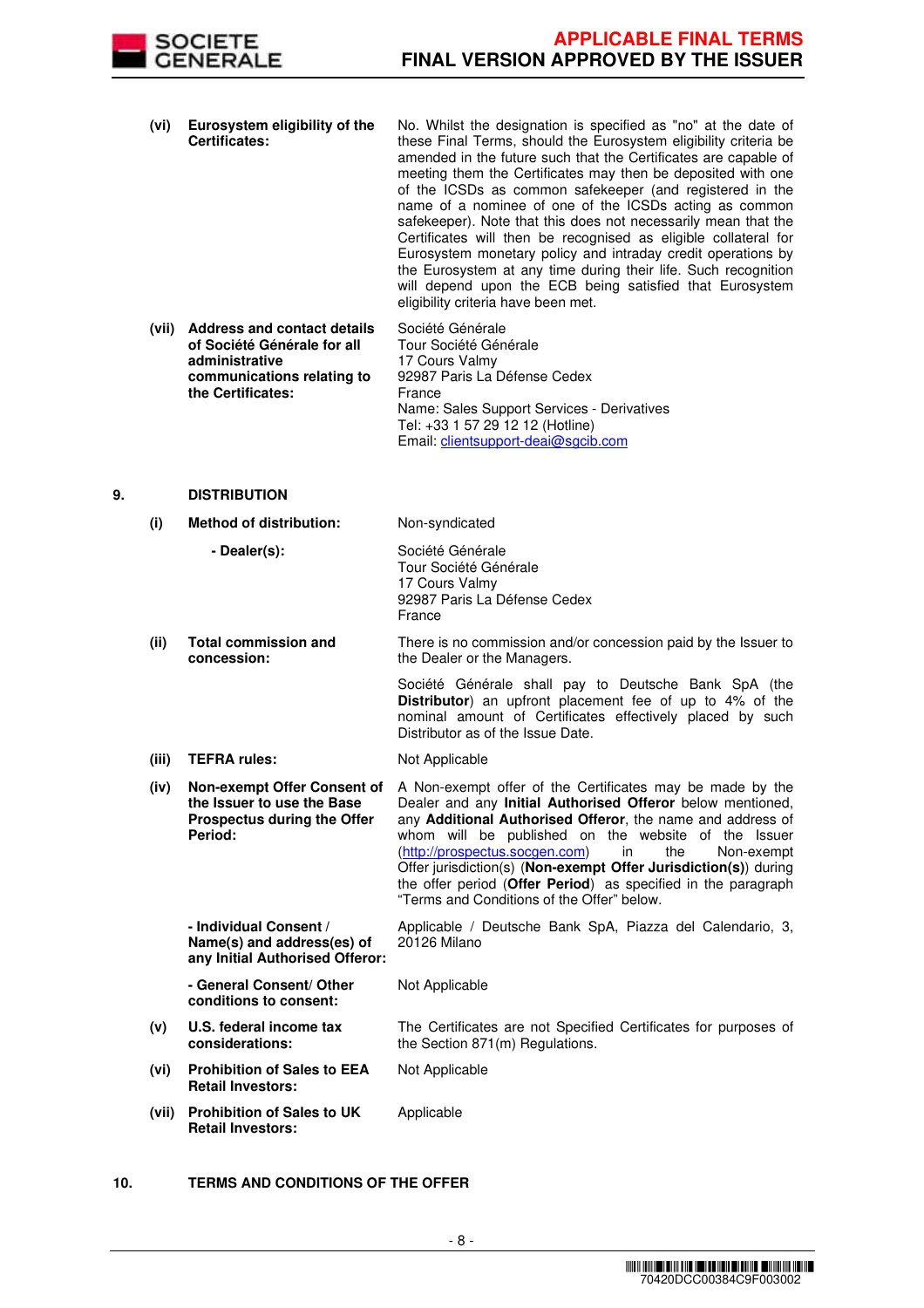

 **- Non-exempt Offer Jurisdiction(s):**

**- Offer Period:**

Italy

From and including July 02, 2021 at 9.00 a.m. Central European Time (CET) to and including July 15, 2021 at 4.00 p.m. CET, subject to any early closing of the Offer Period as described below.

The Certificates will be distributed:

(a) within the premises of the Distributors (at their offices and branches);

(b) through door-to-door selling (fuori sede) pursuant to Articles 30 and 31 of the Italian Legislative Decree No. 58 of  $24<sup>th</sup>$ February 1998, as amended from time to time (the **"Italian Financial Services Act"**) from and including July 02, 2021 at 9.00 a.m. Central European Time (CET) to and including July 12, 2021 at 4.00 p.m. CET; and

(c) through long distance selling techniques (tecniche di comunicazione a distanza) pursuant to article 32 of the Italian Financial Services Act July 02, 2021 at 9.00 a.m. Central European Time (CET) to and including July 05, 2021 at 4.00 p.m. CET,

subject to any early closing of the Offer Period as described below.

The Distributor intending to distribute Certificates through doorto-door selling (fuori sede) pursuant to article 30 of the Italian Financial Services Act will collect the acceptance forms - other than directly at their branches and offices - through financial advisors for door-to-door selling (consulenti finanziari abilitati all'offerta fuori sede) pursuant to Article 31 of the Italian Financial Services Act.

Pursuant to Article 30, paragraph 6, of the Italian Financial Services Act, the validity and enforceability of contracts entered into through door-to-door selling (fuori sede) is suspended for a period of 7 (seven) days from the date of subscription of the acceptance form by the relevant investor.

Within such period investors may notify the relevant Distributor of their withdrawal without payment of any charge or commission.

The Certificates will be also offered through long distance selling techniques *(tecniche di comunicazione a distanza)* pursuant to article 32 of the Italian Financial Services Act (i.e., through the trading-online platform of the Distributors and/or recorded telephone orders). In this case, investors may purchase the Certificates via the internet, after being identified<br>by the Distributor, by using their personal by the Distributor, by using their personal password/identification codes. Pursuant to article 67-duodecies of the Italian Legislative Decree No. 206/2005 as amended (the so called "Codice del Consumo"), the validity and enforceability of the contracts entered into through long distance selling techniques (tecniche di comunicazione a distanza) is suspended for a period of 14 (fourteen) days from the date of subscription of the acceptance form by the relevant investor. Within such period investors may notify the relevant Distributor of their withdrawal without any charge or commission

 **- Offer Price:** The Certificates will be offered at the Issue Price of which up to a maximum of 4.00 % is represented by distribution fee payable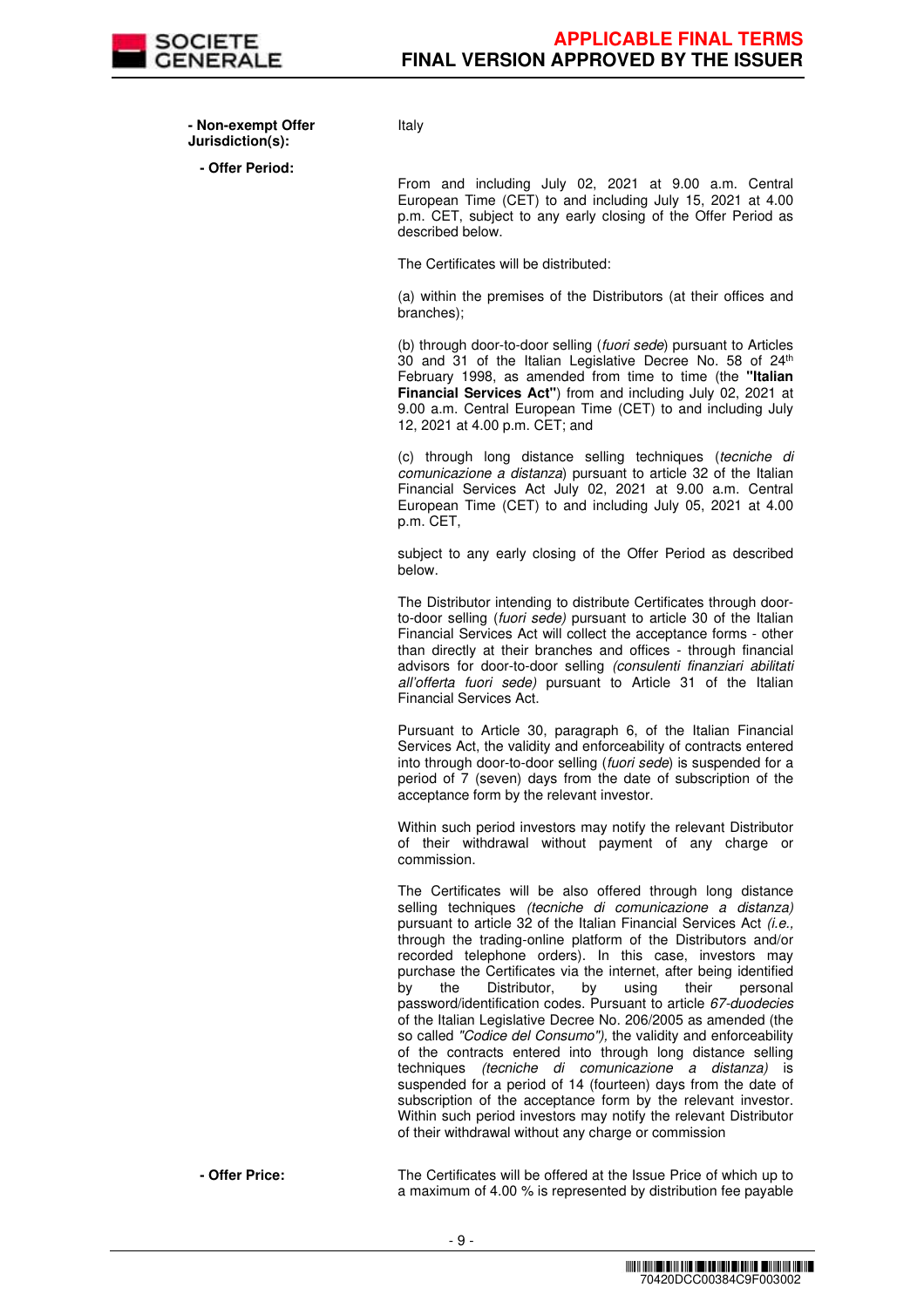

upfront by the Guarantor to the Distributor

 **- Conditions to which the offer is subject:** Offers of the Certificates are conditional on their issue and, on any additional conditions set out in the standard terms of business of the financial intermediaries, notified to investors by such relevant financial intermediaries. The Issuer reserves the right to close the Offer Period prior to its stated expiry for any reason. The Issuer reserves the right to withdraw the offer and cancel the issuance of the Certificates for any reason at any time on or prior to the Issue Date. For the avoidance of doubt, if any application has been made by a potential investor and the Issuer exercises such right, no potential investor shall be entitled to subscribe or otherwise acquire the Certificates. In each case, a notice to the investors on the early termination or the withdrawal, as applicable, will be published on the website of the Issuer (http://prospectus.socgen.com). The validity of the offer is subject to the condition that the decision of admission to trading on EuroTLX is released by Borsa Italiana S.p.A. by not later than on the day immediately preceding the Issue Date; otherwise, the offer will be deemed withdrawn and the issuance cancelled. The Issuer undertakes to file the relevant application with Borsa Italiana S.p.A. in due time to allow Borsa Italiana S.p.A. to release a decision, according to its rules, within the day immediately preceding the Issue Date. **- Description of the application process:** The distribution activity will be carried out in accordance with the financial intermediary's usual procedures. Prospective investors will not be required to enter into any contractual arrangements directly with the Issuer in relation to the subscription of the Certificates. **- Description of possibility to reduce subscriptions and manner for refunding excess amount paid by applicants:** Not Applicable **- Details of the minimum and/or maximum amount of application:** Minimum amount of application : EUR 100 (i.e. 1 Certificate) **- Details of the method and time limits for paying up and delivering the Certificates:** The Certificates will be issued on the Issue Date against payment to the Issuer of the net subscription moneys. However, the settlement and delivery of the Certificates will be executed through the Dealer mentioned above. Investors will be notified by the relevant financial intermediary of their allocations of Certificates and the settlement arrangements in respect thereof. The settlement and the delivery of the securities will be executed through the Dealer mentioned above only for technical reasons. However, the Issuer will be the only offeror and as such will assume all the responsibilities in connection with the information contained in the Final Terms together with the Base Prospectus. **- Manner and date in which results of the offer are to be made public:** Publication on the website of the Issuer (http://prospectus.socgen.com) and in a daily newspaper of general circulation in the relevant place(s) of listing and/or public offer at the end of the subscription period if required by local regulation. **- Procedure for exercise of any right of pre-emption, negotiability of subscription rights and treatment of subscription rights not**  Not Applicable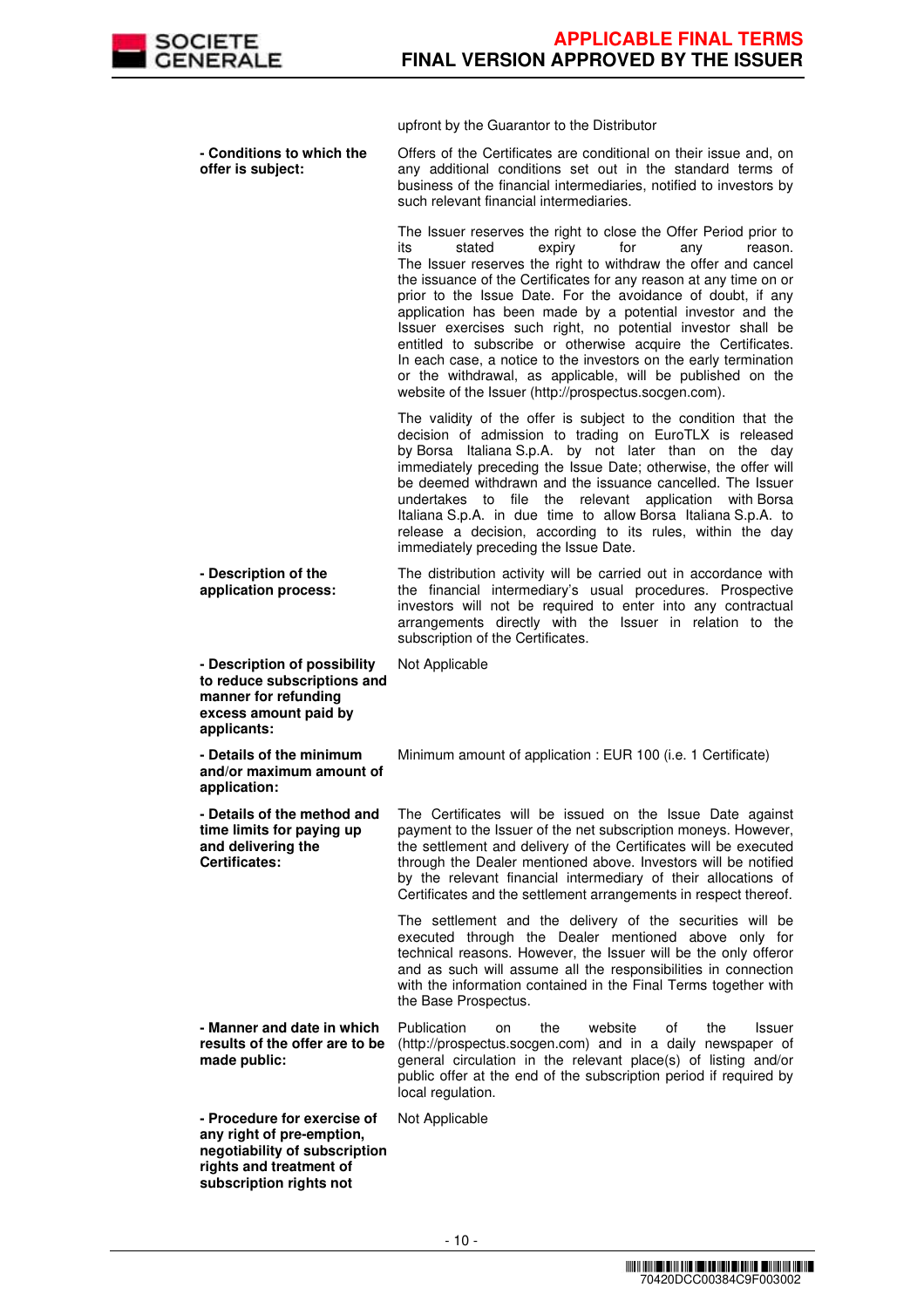

**exercised:**

| - Whether tranche(s)<br>has/have been reserved for<br>certain countries:                                                                              | Not Applicable                                                                                                                                                                                                                                                                                                                                                                                                                       |
|-------------------------------------------------------------------------------------------------------------------------------------------------------|--------------------------------------------------------------------------------------------------------------------------------------------------------------------------------------------------------------------------------------------------------------------------------------------------------------------------------------------------------------------------------------------------------------------------------------|
| - Process for notification to<br>applicants of the amount<br>allotted and the indication<br>whether dealing may begin<br>before notification is made: | Not Applicable                                                                                                                                                                                                                                                                                                                                                                                                                       |
| - Amount of any expenses<br>and taxes specifically<br>charged to the subscriber<br>or purchaser:                                                      | Taxes charged in connection with the subscription, transfer,<br>purchase or holding of the Certificates must be paid by the<br>Certificateholders and neither the Issuer nor the Guarantor shall<br>have any obligation in relation thereto; in that respect,<br>Certificateholders shall consult professional tax advisers to<br>determine the tax regime applicable to their own situation.                                        |
|                                                                                                                                                       | The entry costs, included in the Issue Price and determined as<br>of 25/06/2021 (the <b>launch date of the issuance</b> ), charged to<br>the investor by the Issuer or the Offeror are equal to 4.1011%<br>(4.00% placement fee, 0.1011% other costs). The entry costs<br>and potential recurrent costs and potential anticipated exit<br>penalties may have an impact on the return the investor may<br>obtain from his investment. |

## **11. ADDITIONAL INFORMATION**

| - Minimum investment in the | EUR 100 (i.e. 1 Certificate) |
|-----------------------------|------------------------------|
| <b>Certificates:</b>        |                              |

**- Minimum Trading Lot:** EUR 100 (i.e. 1 Certificate)

**- Underlying Disclaimer:**

STOXX Limited, Deutsche Börse Group and their licensors, research partners or data providers have no relationship to the licensee, other than the licensing of the STOXX Europe 600 Insurance Price EUR and the related trademarks for use in connection with the product.

# **STOXX, Deutsche Börse Group and their licensors, research partners or data providers do not:**

» sponsor, endorse, sell or promote the product.

» recommend that any person invest in the products or any other securities.

» have any responsibility or liability for or make any decisions about the timing, amount or pricing of products.

» have any responsibility or liability for the administration, management or marketing of the products.

» consider the needs of the products or the owners of the products in determining, composing or calculating the relevant index or have any obligation to do so.

**STOXX, Deutsche Börse Group and their licensors, research partners or data providers give no warranty, and exclude any liability (whether in negligence or otherwise), in connection with the products or their performance.**

STOXX does not assume any contractual relationship with the purchasers of the products or any other third parties.

#### **Specifically,**

» STOXX, Deutsche Börse Group and their licensors, research partners or data providers do not give any warranty, express or implied, and exclude any liability about:

- The results to be obtained by the products, the owner of the products or any other person in connection with the use of the relevant index and the data included in the relevant index;

- The accuracy, timeliness, and completeness of the relevant index and its data;

- The merchantability and the fitness for a particular purpose or use of the relevant index and its data;

- The performance of the products generally.

» STOXX, Deutsche Börse Group and their licensors, research partners or data providers give no warranty and exclude any liability, for any errors, omissions or interruptions in the relevant index or its data;

» Under no circumstances will STOXX, Deutsche Börse Group or their licensors, research part ners or data providers be liable (whether in negligence or otherwise) for any lost profits or indirect, punitive, special or consequential damages or losses, arising as a result of such errors, omissions or interruptions in the relevant index or its data or generally in relation to the products, even in circumstances where STOXX, Deutsche Börse Group or their licensors, research partners or data providers are aware that such loss or damage may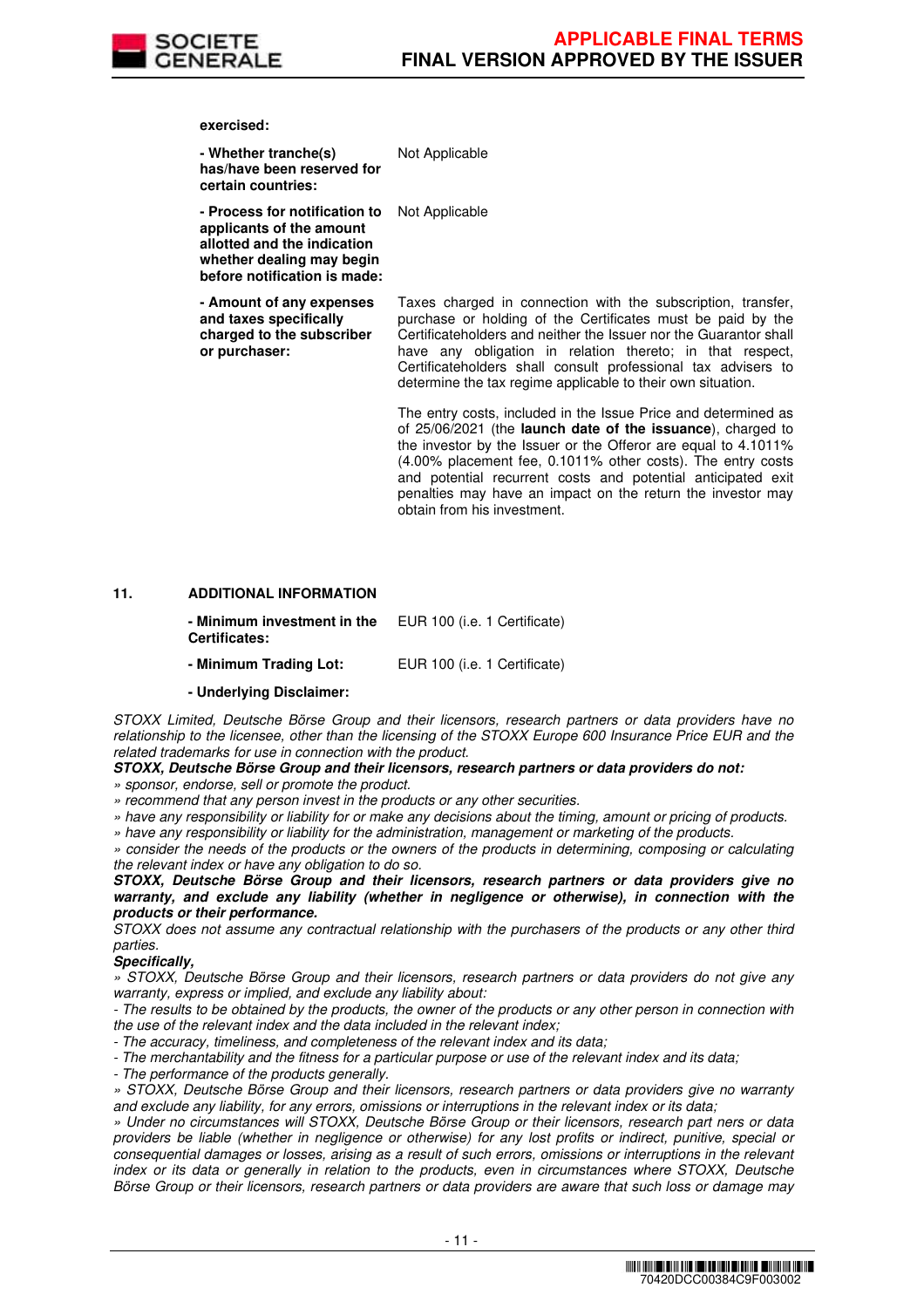

occur.

The licensing Agreement between the licensee and STOXX is solely for their benefit and not for the benefit of the owners of the products or any other third parties.

> **- Location where the Prospectus, any Supplements thereto and the Final Terms can be collected or inspected free of charge in Italy:**

Société Générale, Via Olona n.2, 20123 Milano Italy

## **12. PUBLIC OFFERS IN SWITZERLAND**

Not Applicable

## **13. EU BENCHMARK REGULATION**

**Benchmark:** Applicable

Amounts payable under the Certificates will be calculated by reference to the relevant Benchmark which is provided by the relevant Administrator, as specified in the table below.

As at the date of these Final Terms, the relevant Administrator appears/ does not appear, as the case may be, on the register of administrators and benchmarks established and maintained by the European Securities and Markets Authority pursuant to Article 36 of the Benchmark Regulation (Regulation (EU) 2016/1011) (the **Benchmark Regulation**), as specified in the table below.

If "Does not appear and exempted" is specified in the table below, it means that the relevant Administrator does not fall within the scope of the Benchmark Regulation by virtue of Article 2 of that regulation.

If "Does not appear and non-exempted" is specified in the table below, it means that, as far as the Issuer is aware, the transitional provisions in Article 51 of the Benchmark Regulation apply, such that the relevant Administrator is not currently required to obtain authorisation or registration.

| <b>Benchmark</b>                        | <b>Administrator Register</b> |         |
|-----------------------------------------|-------------------------------|---------|
| STOXX Europe 600 Insurance Price<br>FUR | <b>STOXX</b><br>Limited       | Appears |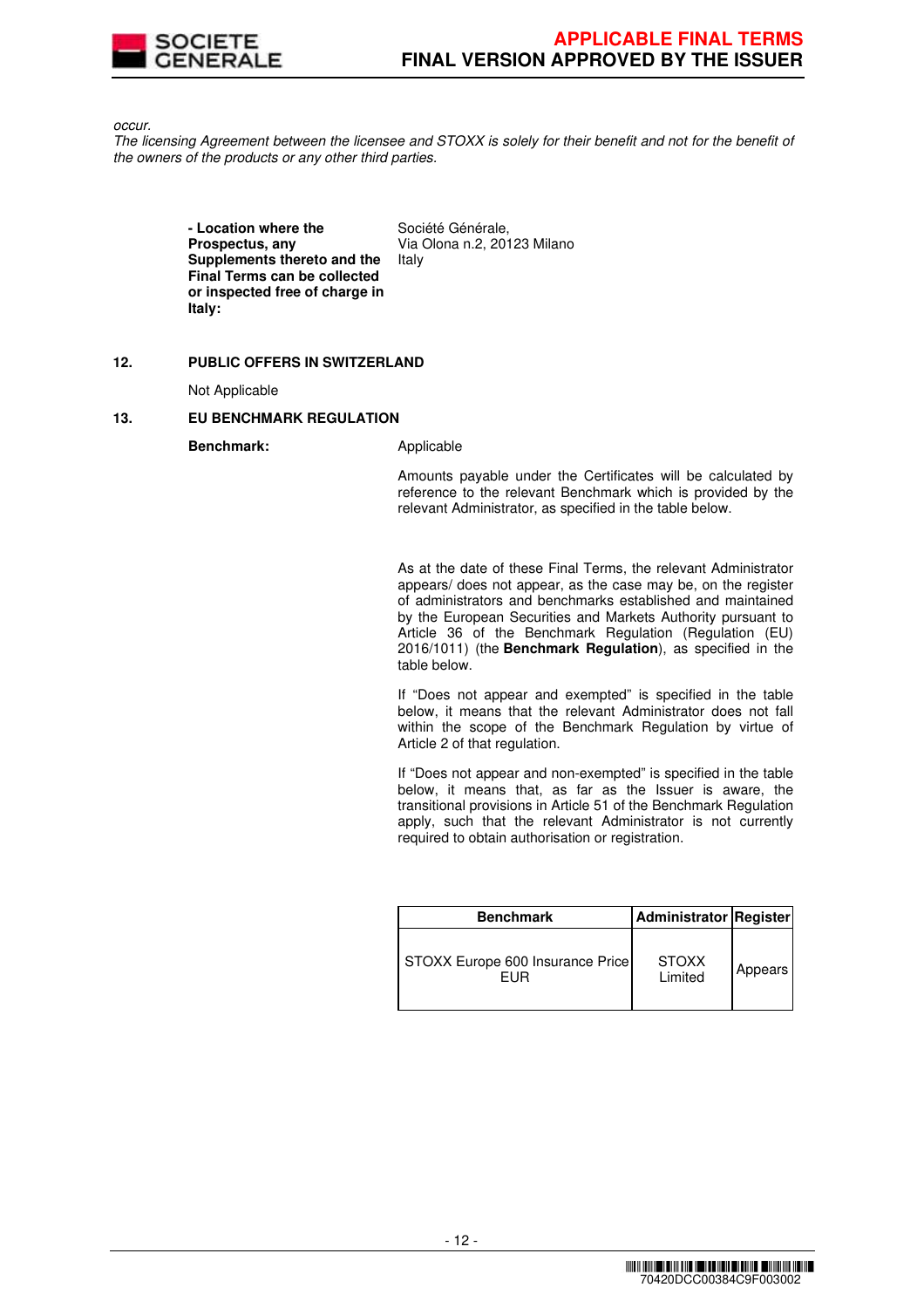

## **ISSUE SPECIFIC SUMMARY**

## **SECTION A – INTRODUCTION INCLUDING WARNINGS**

**ISIN code** : XS2313975232

#### **Issuer : SG Issuer**

Domicile: 16, boulevard Royal, L-2449 Luxembourg

Telephone number : + 352 27 85 44 40

Legal entity identifier (LEI) : 549300QNMDBVTHX8H127

#### **Offeror and/or entity requesting the admission to trading :**

Société Générale

Tour Société Générale - 17 Cours Valmy

92987 Paris La Défense Cedex, France

Domicile : 29, boulevard Haussmann, 75009 Paris, France.

Legal entity identifier (LEI) : O2RNE8IBXP4R0TD8PU41

#### **Identity and contact details of the competent authority approving the prospectus:**

Approved by the Commission de Surveillance du Secteur Financier (CSSF)

283, route d'Arlon L-2991, Luxembourg

Telephone number: (352) 26 25 11

E-Mail : direction@cssf.lu

**Date of approval of the prospectus:** 04/06/2021

#### **WARNINGS**

This summary must be read as an introduction to the base prospectus (the **Base Prospectus**).

Any decision to invest in the certificates (the **Certificates**) should be based on a consideration of the Base Prospectus as a whole by the investor.

#### **Prospective investors should be aware that these Certificates may be volatile and that they may receive no interest and may lose all or a substantial portion of their principal.**

Where a claim relating to the information contained in the Base Prospectus and the applicable Final Terms is brought before a court, the plaintiff investor might, under the national legislation of the Member States, have to bear the costs of translating the Base Prospectus before the legal proceedings are initiated.

Civil liability attaches only to those persons who have tabled this summary, including any translation thereof, but only if the summary is misleading, inaccurate or inconsistent when read together with the other parts of the Base Prospectus or it does not provide, when read together with the other parts of the Base Prospectus, key information in order to aid investors when considering whether to invest in the Certificates.

**You are about to buy a product which is not simple and which may be difficult to understand.**

# **SECTION B – KEY INFORMATION ON THE ISSUER**

## **WHO IS THE ISSUER OF THE SECURITIES?**

**Issuer : SG Issuer** (or the **Issuer**)

Domicile: 16, boulevard Royal, L-2449 Luxembourg

Legal form: Public limited liability company (société anonyme).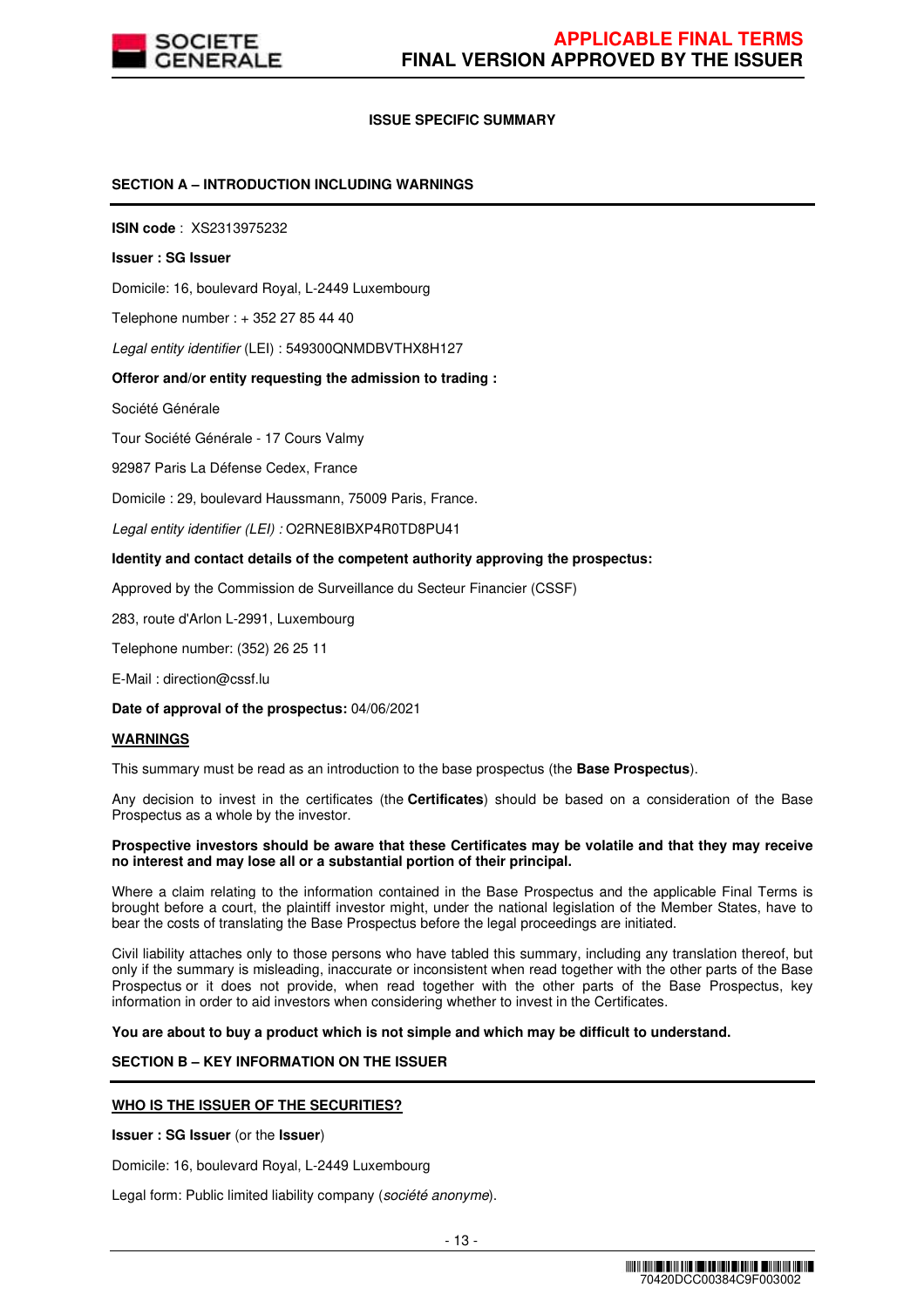

Legal entity identifier (LEI) : 549300QNMDBVTHX8H127

Legislation under which the Issuer operates: Luxembourg law.

Country of incorporation: Luxembourg.

## **Statutory auditors : Ernst & Young S.A.**

The principal activity of SG Issuer is raising finance by the issuance of warrants as well as debt securities designed to be placed to institutional customers or retail customers through the distributors associated with Société Générale. The financing obtained through the issuance of such debt securities is then lent to Société Générale and to other members of the Group.

Shares of SG Issuer are held at 99.8 per cent. by Societe Generale Luxembourg and at 0.2 per cent. by Societe Generale. It is a fully consolidated company.

In accordance with it bylaws, the Issuer is managed by an Executive Board under the supervision of a Supervisory Councel. The members of the board of directors are Laurent Weil, Thierry Bodson, Pascal Jacob, Yves Cacclin, Alexandre Galliche, Estelle Stephan Jaspard and Christian Rousson (individually a "Director" and collectively the Board of Directors).

Laurent Weil, Thierry Bodson, Pascal Jacob, Yves Cacclin, Alexandre Galliche, Estelle Stephan Jaspard and Christian Rousson hold full-time management positions within the Societe Generale group.

## **WHAT IS THE KEY FINANCIAL INFORMATION REGARDING THE ISSUER?**

**Income statement**

| ∥(en K€)                     | 31 December 2020 | 31 December 2019 |  |
|------------------------------|------------------|------------------|--|
|                              | (audited)        | (audited)        |  |
| <b>Operating profit/loss</b> | 274              | 210              |  |

## **Balance sheet**

| (en K€)                                                                        | 31 December<br>2020<br>(audited) | 31 December<br>2019<br>(audited) |
|--------------------------------------------------------------------------------|----------------------------------|----------------------------------|
| Net financial debt (long term debt plus short term debt minus<br>∣cash) *      | 3 7 0 7                          | -17975                           |
| Current ratio (current assets/current liabilities)                             | N/A                              | N/A                              |
| Debt to equity ratio (total liabilities/total shareholder equity)              | N/A                              | N/A                              |
| Interest cover ratio (operating income/interest expense)                       | N/A                              | N/A                              |
| *the Net financial debt is calculated on the basis of the following elements : |                                  |                                  |

| <b>Net financial debt</b>       | 31/12/2020 | 31/12/2019 |
|---------------------------------|------------|------------|
| Convertible Bond into Share (1) | 48 000     | 48 000     |
| Cash and cash equivalents (2)   | $-44293$   | $-65975$   |
| <b>Total</b>                    | 3 707      | -17 975    |

(1) classified within the line Financial liabilities at amortized cost, see note 4.3 in the 2020 financial statements and in the 2020 condensed interim financial statements

(2) classified in the Balance Sheet.

#### **Cash flow**

| (en K€)                                  | 31 December 2020 | 31 December 2019 |  |
|------------------------------------------|------------------|------------------|--|
|                                          | (audited)        | (audited)        |  |
| Net cash flows from operating activities | 13 4 46          | 44 845           |  |
| Net cash flows from financing activities | (35 129)         | (58454)          |  |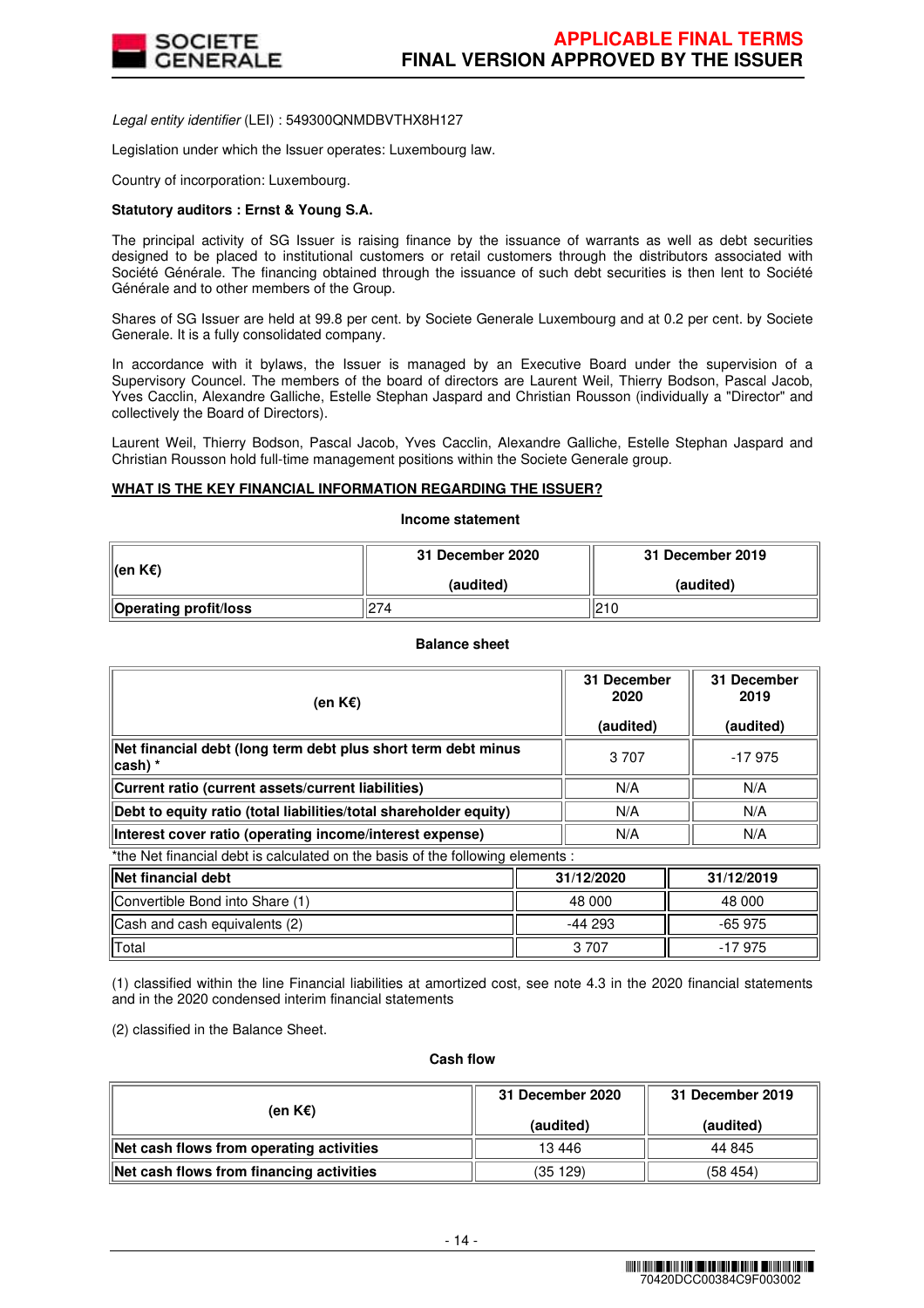

## **WHAT ARE THE KEY RISKS THAT ARE SPECIFIC TO THE ISSUER?**

In the event of default or bankruptcy of the Issuer, the investor has recourse only against Société Générale and there is a risk of total or partial loss of the amount invested or conversion into securities (equity or debt) or postponement of maturity, in the event of bail-in affecting the Issuer's securities or Société Générale's structured certificates, without any guarantee or compensation.

#### **SECTION C. KEY INFORMATION ON THE SECURITIES**

## **WHAT ARE THE MAIN FEATURES OF THE SECURITIES?**

| <b>Product Currency</b>               | <b>EUR</b>                                                                                                 | <b>Settlement</b><br>Currency   | EUR                                                 |                 |
|---------------------------------------|------------------------------------------------------------------------------------------------------------|---------------------------------|-----------------------------------------------------|-----------------|
| Listing                               | EuroTLX, a Multilateral Trading<br>Facility organized and managed Nominal Value<br>by Borsa Italiana S.p.A |                                 | EUR 100 per Certificate                             |                 |
| <b>Minimum</b><br>Investment          | <b>EUR 100</b>                                                                                             | <b>Issue Price</b>              | 100% of the Nominal Value                           |                 |
| <b>Final Exercise Date</b>            | 17/07/2026                                                                                                 | <b>Minimum</b><br>Reimbursement | No, you can lose up to the full<br>linvested amount |                 |
| <b>Capital Barrier</b>                | 70%                                                                                                        | <b>Capital Barrier Type</b>     | Observed<br><sub>on</sub><br>Observation Date only  | Finall<br>the   |
| Redemption<br>Early<br><b>Barrier</b> | 100%                                                                                                       | Redemption<br>Early<br>Coupon   | 7%                                                  |                 |
| <b>Final Barrier</b>                  | 100%                                                                                                       | <b>Final Coupon</b>             | 35%                                                 |                 |
| <b>Reference Underlying</b>           |                                                                                                            | <b>Identifier</b>               | <b>Index Sponsor</b>                                | <b>Currency</b> |
| STOXX Europe 600 Insurance Price EUR  |                                                                                                            | EU0009658822                    | <b>ISTOXX Limited</b>                               | EUR             |

**ISIN Code :** XS2313975232 **Number of Certificates :** up to 100000

This product is a certificate governed by English law.

This product is designed to provide a return when the product is redeemed (either at maturity or when redeemed early). It is possible for the product to be automatically redeemed early based on pre-defined conditions. If the product is not redeemed early, both the return and the capital redemption amount will be linked to the performance of the Reference Underlying. Your capital will be fully at risk when investing in this product.

#### Automatic Early Redemption

On any Early Redemption Observation Date, if the level of the Reference Underlying is at or above the Early Redemption Barrier, the product will be redeemed early and you will receive:

100% of the Nominal Value, plus the Early Redemption Coupon multiplied by the number of periods the product has elapsed since inception.

A period corresponds to one year.

Final Exercise On the Final Exercise Date, provided that the product has not been redeemed early, you will receive a final redemption amount.

- If the Final Level of the Reference Underlying is at or above the Final Barrier, you will receive:

100% of the Nominal Value plus the Final Coupon

- If the Final Level of the Reference Underlying is below the Final Barrier and is at or above the Capital Barrier, you will receive:

100% of the Nominal Value.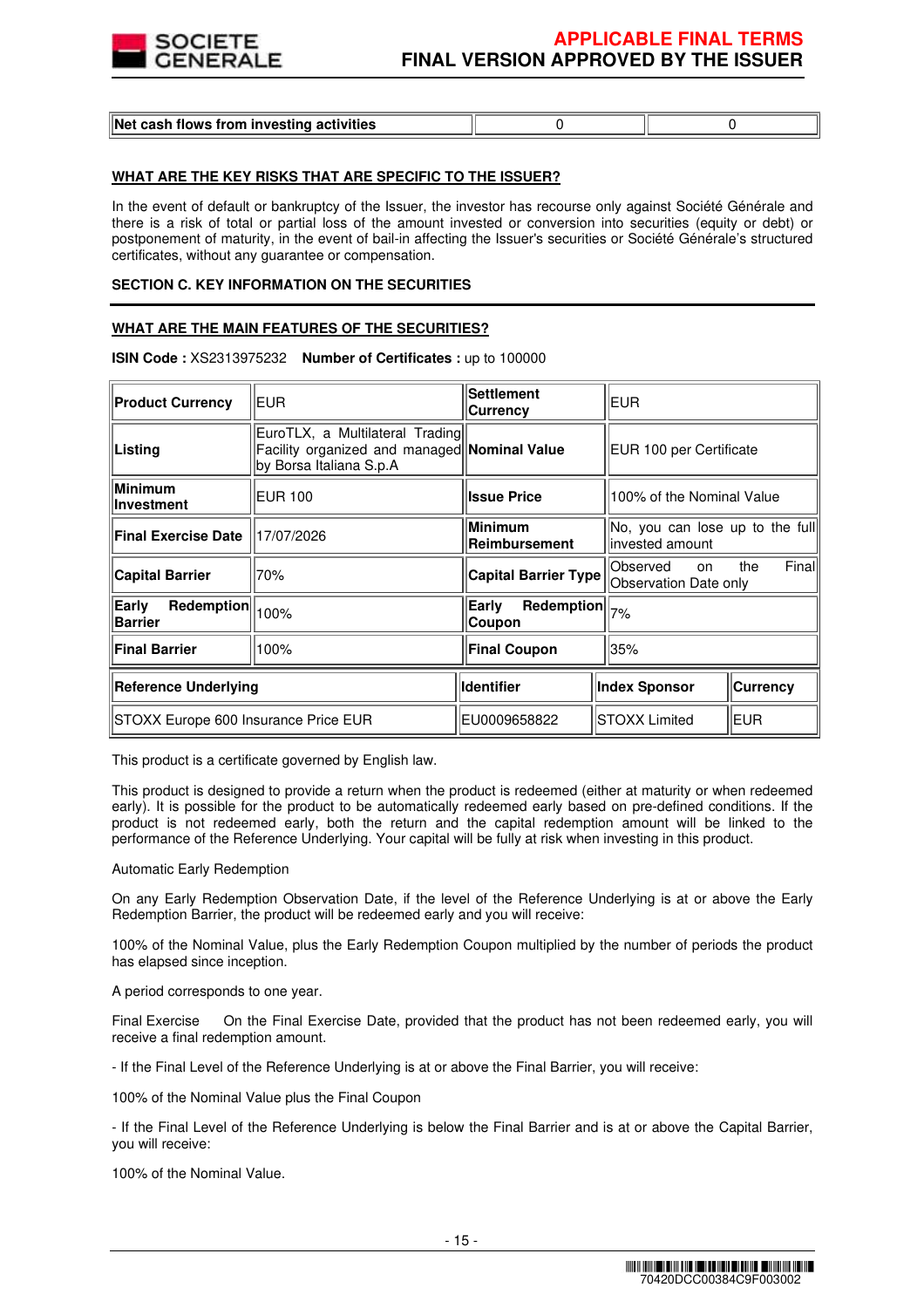

- Otherwise, you will receive the Final Level of the Reference Underlying multiplied by the Nominal Value. In this scenario, you will suffer a partial or total loss of your invested amount.

Additional Information

- The level of the Reference Underlying corresponds to its value expressed as a percentage of its Initial Value.

- The Initial Value of the Reference Underlying is its value observed on the Initial Observation Date.

- The Final Level is the level of the Reference Underlying observed on the Final Observation Date.

- Coupons are expressed as a percentage of the Nominal Value.

- Extraordinary events may lead to changes to the product's terms or the early termination of the product and could result in losses on your investment

- The product is available through a public offering during the applicable offering period in the following jurisdiction(s): Italy

| <b>∥Issue Date</b>                                     | 20/07/2021                                     |
|--------------------------------------------------------|------------------------------------------------|
| Initial Observation Date                               | 19/07/2021                                     |
| Final Observation Date                                 | 10/07/2026                                     |
| Final Exercise Date                                    | 17/07/2026                                     |
| Early<br><b>Redemption</b><br><b>Observation Dates</b> | 19/07/2022, 19/07/2023, 19/07/2024, 21/07/2025 |

#### **Waiver of Set-off rights**

The Certificateholders waive any right of set-off, compensation and retention in relation to the Certificates, to the extent permitted by law.

## **Submission to jurisdiction:**

The Issuer accepts the competence of the courts of England in relation to any dispute against the Issuer, but accepts that such Certificateholders may bring their action before any other competent court.

#### **Ranking:**

The Certificates will be direct, unconditional, unsecured and unsubordinated obligations of the Issuer and will rank at least pari passu with all other outstanding direct, unconditional, unsecured and unsubordinated obligations of the Issuer, present and future.

The Certificateholder acknowledge that in case of resolutions pursuant to Directive 2014/59/UE in relation to the Issuer's liabilities or the non subordianted, senior preferred, structured and LMEE ratio eligible liabilities of Société Générale, the Certificates may be subject to the reduction of all, or a portion, of the amounts due, on a permanent basis, a conversion of all, or a portion, of the amounts due into shares or other securities of the Issuer or the Guarantor or another person; cancellation; and/or the amendment on maturity of the Certificates or amendment on the calendar or the amount of the interests.

## **RESTRICTIONS ON THE FREE TRANSFERABILITY OF THE SECURITIES :**

Not Applicable. There is no restriction on the free transferability of the Certificates, subject to selling and transfer restrictions which may apply in certain jurisdictions including restrictions applicable to the offer and sale to, or for the account or benefit of, persons other than Permitted Transferees.

A Permitted Transferee means any person who (i) is not a U.S. person as defined pursuant to Regulation S; (ii) is not a person who comes within any definition of U.S. person for the purposes of the CEA or any CFTC Rule, guidance or order proposed or issued under the CEA (for the avoidance of doubt, any person who is not a "Non-United States person" defined under CFTC Rule 4.7(a)(1)(iv), but excluding, for purposes of subsection (D) thereof, the exception for any qualified eligible person who is not a "Non-United States person," shall be considered a U.S. person); and (iii) is not a "U.S. Person" for purposes of the final rules implementing the credit risk retention requirements of Section 15G of the U.S. Securities Exchange Act of 1934, as amended (the **U.S. Risk Retention Rules**) (a **Risk Retention U.S. Person**).

# **WHERE THE SECURITIES WILL BE TRADED?**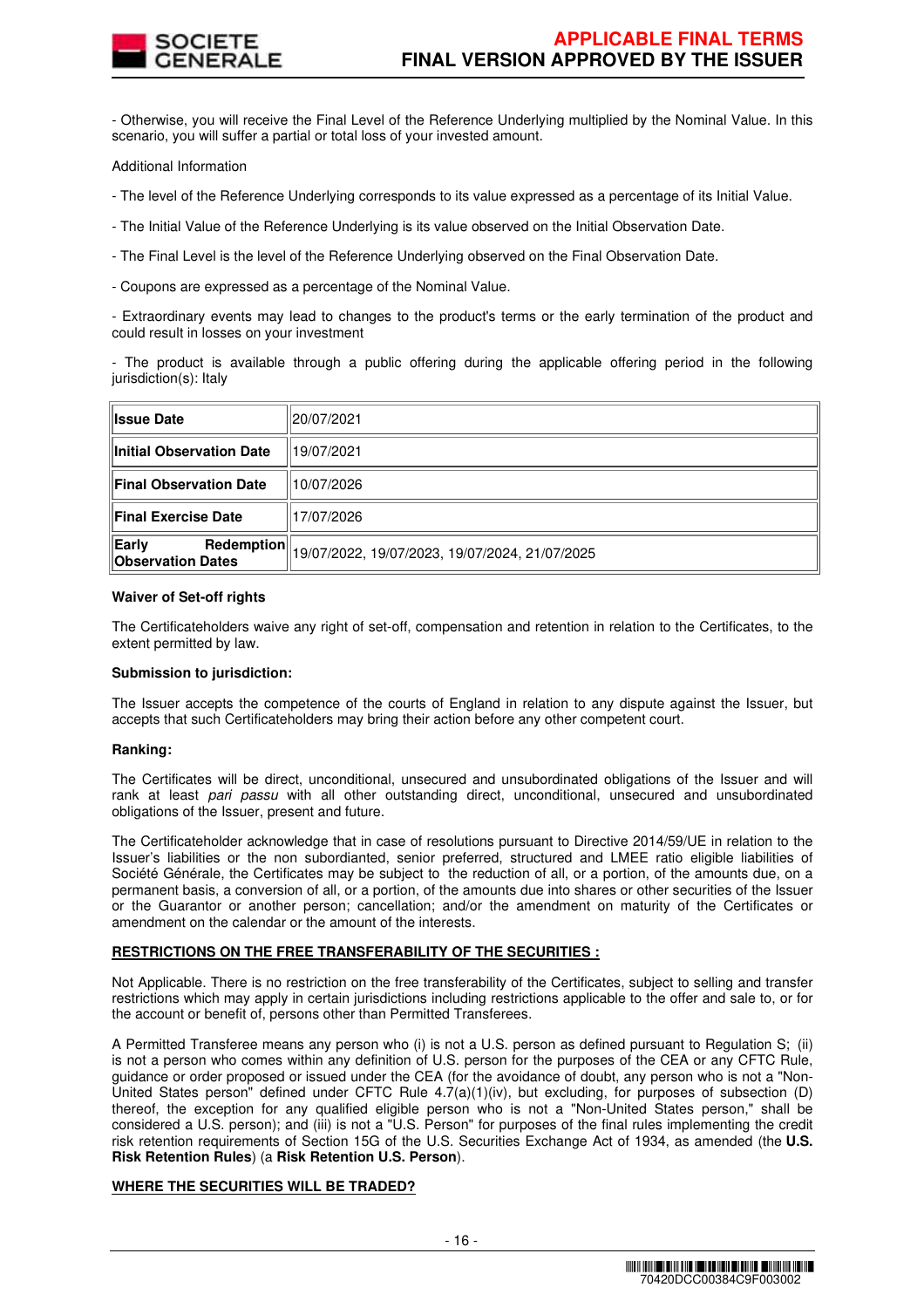

## **Admission to trading:**

Application will be made for the Certificates to be admitted to trading on the Multilateral Trading Facility ("MTF") named EuroTLX organized and managed by Borsa Italiana S.p.A.

#### **There can be no assurance that the listing and trading of the Certificates will be approved with effect on the Issue Date or at all.**

# **IS THERE A GUARANTEE ATTACHED TO THE SECURITIES?**

## **Nature and scope of the guarantee:**

The Certificates are unconditionally and irrevocably guaranteed by Société Générale (the **Guarantor**) pursuant to the guarantee governed by French law made as of 04/06/2021 (the Guarantee).

The Guarantee obligations constitutes a direct, unconditional, unsecured and unsubordinated obligations of the Guarantor ranking as senior preferred obligations, as provided for in Article L. 613-30-3-I-3° of the French Code "monétaire et financier" and will rank at least pari passu with all other existing and future direct, unconditional, unsecured senior preferred obligations of the Guarantor, including those in respect of deposits.

Any references to sums or amounts payable by the Issuer which are guaranteed by the Guarantor under the Guarantee shall be to such sums and/or amounts as directly reduced, and/or in the case of conversion into equity, as reduced by the amount of such conversion, and/or otherwise modified from time to time resulting from the application of a bail-in power by any relevant authority pursuant to directive 2014/59/EU of the European Parliament and of the Council of the European Union.

# **Description of the Guarantor:**

The Guarantor, Société Générale is the parent company of the Société Générale Group.

Domicile: 29, boulevard Haussmann, 75009 Paris, France.

Legal form: Public limited liability company (société anonyme).

Country of incorporation: France.

Legal entity identifier (LEI) : O2RNE8IBXP4R0TD8PU41

The Guarantor may on a regular basis, as defined in the conditions set by the French Banking and Financial Regulation Committee, engage in all transactions other than those mentioned above, including in particular insurance brokerage.

Generally speaking, the Guarantor may carry out, on its own behalf, on behalf of third parties or jointly, all financial, commercial, industrial, agricultural, personal property or real property, directly or indirectly related to the above-mentioned activities or likely to facilitate the accomplishment of such activities.

## **Key financial information on the Guarantor:**

## **Income statement**

| Un millions of euros                                                                                                                       | <b>First Quarter</b><br>2021<br>(unaudited) | 31.12.2020<br>(audited) | <b>First Quarter</b><br>2020<br>(unaudited) | 31.12.2019<br>(audited) |
|--------------------------------------------------------------------------------------------------------------------------------------------|---------------------------------------------|-------------------------|---------------------------------------------|-------------------------|
| Net interest income (or equivalent) (Total<br>interest income and expense)***                                                              | N/A                                         | 10,473                  | N/A                                         | 11,185                  |
| Net fee and commission income (Total Fee<br>income and expense)                                                                            | N/A                                         | 4,917                   | N/A                                         | 5,257                   |
| Net impairment loss on financial assets (Cost<br>of risk)                                                                                  | (276)                                       | (3,306)                 | (820)                                       | (1,278)                 |
| Net trading income (Net gains and losses on<br>financial transactions)                                                                     | N/A                                         | 2,851                   | N/A                                         | 4,460                   |
| Measure of financial performance used by the<br>lissuer in the financial statements such asll<br>operating profit (Gross operating income) | 1.497                                       | 5,399                   | 492                                         | 6,944                   |
| Net profit or loss (for consolidated financial<br>statements net profit or loss attributable to                                            | 814                                         | (258)                   | (326)                                       | $3,248*$                |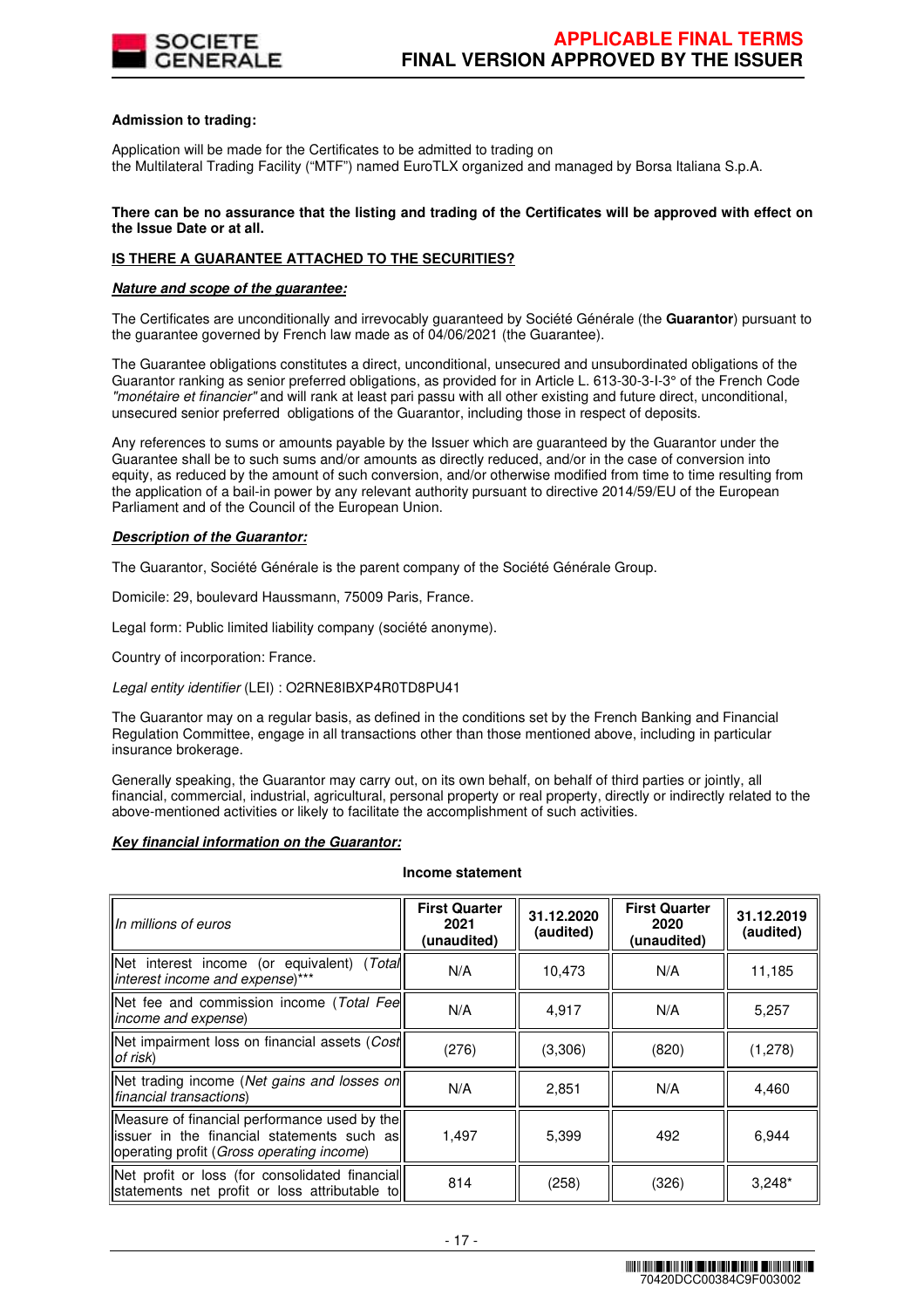

# **APPLICABLE FINAL TERMS FINAL VERSION APPROVED BY THE ISSUER**

| lequity holders of the parent) (Net income, |  |  |
|---------------------------------------------|--|--|
|                                             |  |  |
| Group share)                                |  |  |

#### **Balance sheet**

| In billions of euros                                                                                                                                                                      | <b>First Quarter</b><br>2021<br>(unaudited) | 31.12.2020<br>(audited) | <b>First Quarter</b><br>2020<br>(unaudited) | 31.12.2019<br>(audited) | #Value as outcome<br>from the most recent<br>supervisory review<br>and evaluation<br>process (SREP) |
|-------------------------------------------------------------------------------------------------------------------------------------------------------------------------------------------|---------------------------------------------|-------------------------|---------------------------------------------|-------------------------|-----------------------------------------------------------------------------------------------------|
| Total assets (Total Assets)                                                                                                                                                               | 1,503.0                                     | 1,462.0                 | 1,507.7                                     | 1,356.3                 | N/A                                                                                                 |
| Senior debt (Debt securities<br>issued)                                                                                                                                                   | 137.2                                       | 139.0                   | 139.6                                       | 125.2                   | N/A                                                                                                 |
| debt<br>Subordinated<br>(Subordinated debts)                                                                                                                                              | 16.2                                        | 15.4                    | 15.0                                        | 14.5                    | N/A                                                                                                 |
| and<br>receivables<br>to<br>Loans<br>customers (Customer loans at<br>amortised cost)                                                                                                      | 456.5                                       | 448.8                   | 461.8                                       | 450.2                   | N/A                                                                                                 |
| from<br>Deposits<br>customers<br>(Customer deposits)                                                                                                                                      | 467.7                                       | 456.1                   | 442.6                                       | 418.6                   | N/A                                                                                                 |
| equity (Shareholders'<br>Total<br>equity, subtotal Equity, Group<br>share)                                                                                                                | 62.9                                        | 61.7                    | 62.6                                        | 63.5                    | N/A                                                                                                 |
| Non performing loans (based<br>on net carrying amount)<br>receivables)<br>and<br>Loans<br>(Doubtful loans)                                                                                | 17.4                                        | 17.0                    | 16.6                                        | 16.2                    | N/A                                                                                                 |
| Common Equity Tier 1 capital<br>(CET1) ratio (or other relevant<br>prudential capital adequacy<br>depending<br>on<br>the<br>ratop<br>issuance) ( <i>Common</i><br>Equity<br>Tier 1 ratio) | $13.5\%(1)$                                 | $13.4\%(1)$             | 12.6%                                       | 12.7%                   | 9.03% **                                                                                            |
| ratio<br>(Total<br>Total<br>capital<br>capital ratio)                                                                                                                                     | $19.1\% (1)$                                | $19.2\%(1)$             | 18.0%                                       | 18.3%                   | N/A                                                                                                 |
| calculated<br>ratio<br>Leverage<br>under applicable<br>regulatory<br>framework (Fully-loaded CRR<br>leverage ratio)                                                                       | $4.5\%(1)$                                  | 4.8%(1)                 | 4.2%                                        | 4.3%                    | N/A                                                                                                 |

\* As from January 1st 2019, in accordance with the amendment to IAS 12 "Income Tax", the tax saving related to the payment of coupons on undated subordinated and deeply subordinated notes, previously recorded in consolidated reserves, is now recognised in income on the "Income tax" line.

\*\* Taking into account the combined regulatory buffers, the CET1 ratio level that would trigger the Maximum Distributable Amount mechanism would be 9.03% as of 31 March 2021

\*\*\* Titled in italics refer to titled used in the financial statements.

(1) Phased-in ratio

The audit report does not contain any qualification.

#### **Key risks that are specific to the guarantor :**

Due to Société Générale's role as guarantor and counterparty to the Issuer's hedging transactions, investors are essentially exposed to Société Générale's credit risk and have no recourse against the Issuer in the event of the Issuer's default.

# **WHAT ARE THE KEY RISKS THAT ARE SPECIFIC TO THE SECURITIES?**

The investor bears the risk of total or partial loss of the amount invested at redemption of the Certificates on the Final Exercise Date or the event the Certificates is sold by the investor before that date.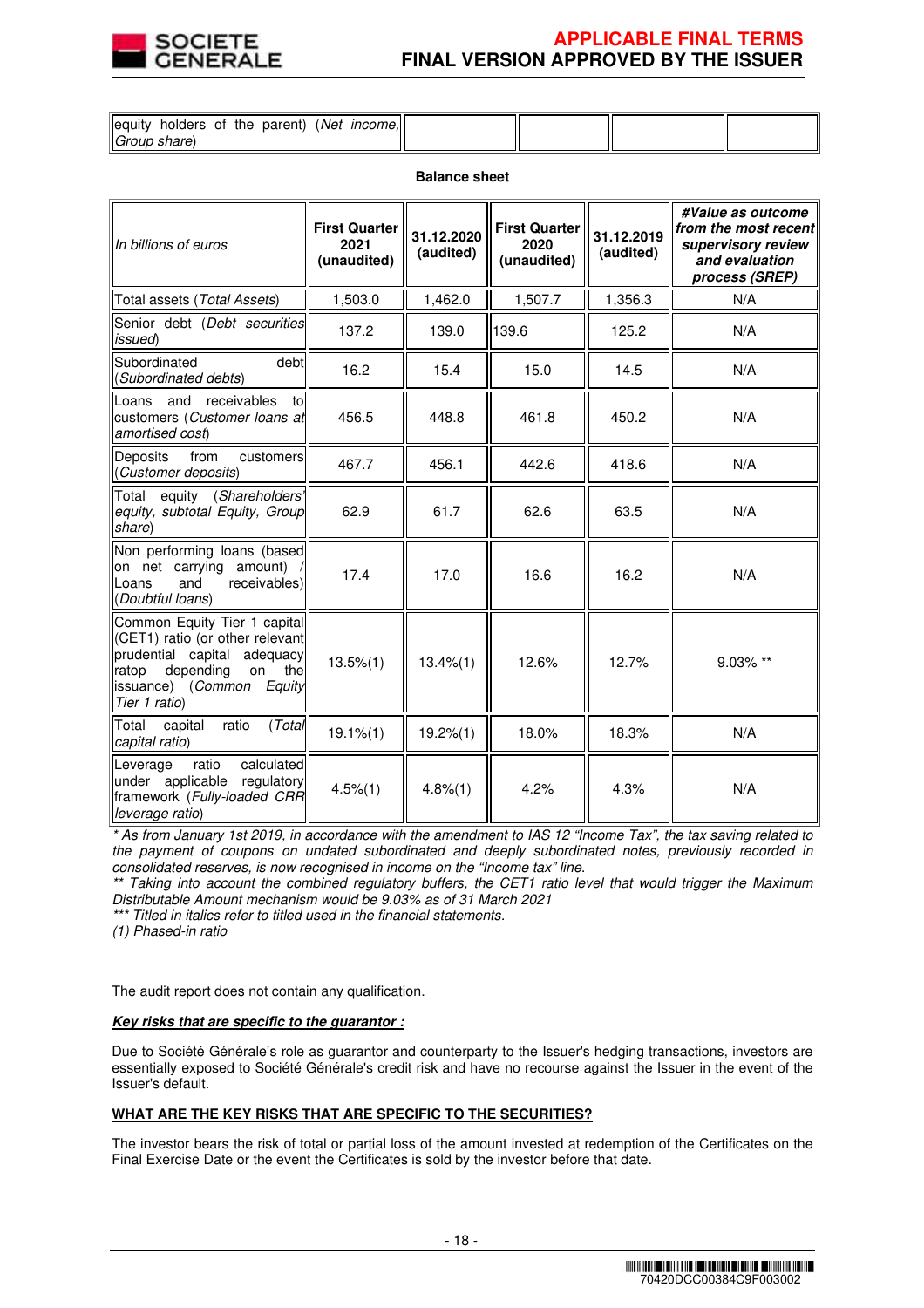

Although it is subject to market making agreement, the liquidity of the product may be affected by exceptional circumstances that make it difficult to sell the product or at a price that results in a total or partial loss of the amount invested.

Certificates may be early redeemed automatically when the level of the Underlying(s) reaches a certain level. Investors will not benefit from the performance of the Underlying(s) subsequent to such event.

The market value of the Certificates depends on the evolution of market parameters at the time of exit (price level of the Underlying(s), interest rates, volatility and credit spreads) and may therefore result in a risk of total or partial loss on the amount initially invested.

Events unrelated to the Underlying(s) (e.g. change in law, including tax law, force majeure) may lead to early redemption of the Certificates and thus to total or partial loss of the amount invested.

Events affecting the Underlying(s) or hedging transactions may lead to adjustments, de-indexation, substitution of the Underlying(s), or and consequently to losses on the amount invested, including in the case of capital protection.

If the currency of the investor's main activities is different from that of the product, the investor is exposed to currency risk, especially in the event of exchange controls, which may reduce the amount invested.

The way the Index sponsor applies the index rules relating to the calculation, and modification of the composition of the Index and the integration of the events affecting its components may affect the value of the index and therefore the value of the Certificates.

Investors are exposed to the risk of operational capacity and expertise of the Index Sponsor to ensure the calculation and maintenance of the index according to the index rules in force throughout the life of the Certificates.

## **SECTION D - KEY INFORMATION ON THE OFFER OF SECURITIES TO THE PUBLIC AND/OR ADMISSION TO TRADING ON A REGULATED MARKET**

## **UNDER WHICH CONDITIONS AND TIMETABLE CAN I INVEST IN THIS SECURITIES ?**

#### **DESCRIPTION OF THE TERMS AND CONDITIONS OF THE OFFER :**

#### **Non Exempted Offer Jurisdiction(s):** Italy

#### **Offer Period:**

From and including July 02, 2021 at 9.00 a.m. Central European Time (CET) to and including July 15, 2021 at 4.00 p.m. CET, subject to any early closing of the Offer Period as described below.

The Certificates will be distributed:

(a) within the premises of the Distributors (at their offices and branches);

(b) through door-to-door selling (fuori sede) pursuant to Articles 30 and 31 of the Italian Legislative Decree No. 58 of 24th February 1998, as amended from time to time (the **"Italian Financial Services Act"**) from and including July 02, 2021 at 9.00 a.m. Central European Time (CET) to and including July 12, 2021 at 4.00 p.m. CET; and

(c) through long distance selling techniques (tecniche di comunicazione a distanza) pursuant to article 32 of the Italian Financial Services Act July 02, 2021 at 9.00 a.m. Central European Time (CET) to and including July 05, 2021 at 4.00 p.m. CET,

subject to any early closing of the Offer Period as described below.

The Distributor intending to distribute Certificates through door-to-door selling (fuori sede) pursuant to article 30 of the Italian Financial Services Act will collect the acceptance forms - other than directly at their branches and offices - through financial advisors for door-to-door selling (consulenti finanziari abilitati all'offerta fuori sede) pursuant to Article 31 of the Italian Financial Services Act.

Pursuant to Article 30, paragraph 6, of the Italian Financial Services Act, the validity and enforceability of contracts entered into through door-to-door selling (fuori sede) is suspended for a period of 7 (seven) days from the date of subscription of the acceptance form by the relevant investor.

Within such period investors may notify the relevant Distributor of their withdrawal without payment of any charge or commission.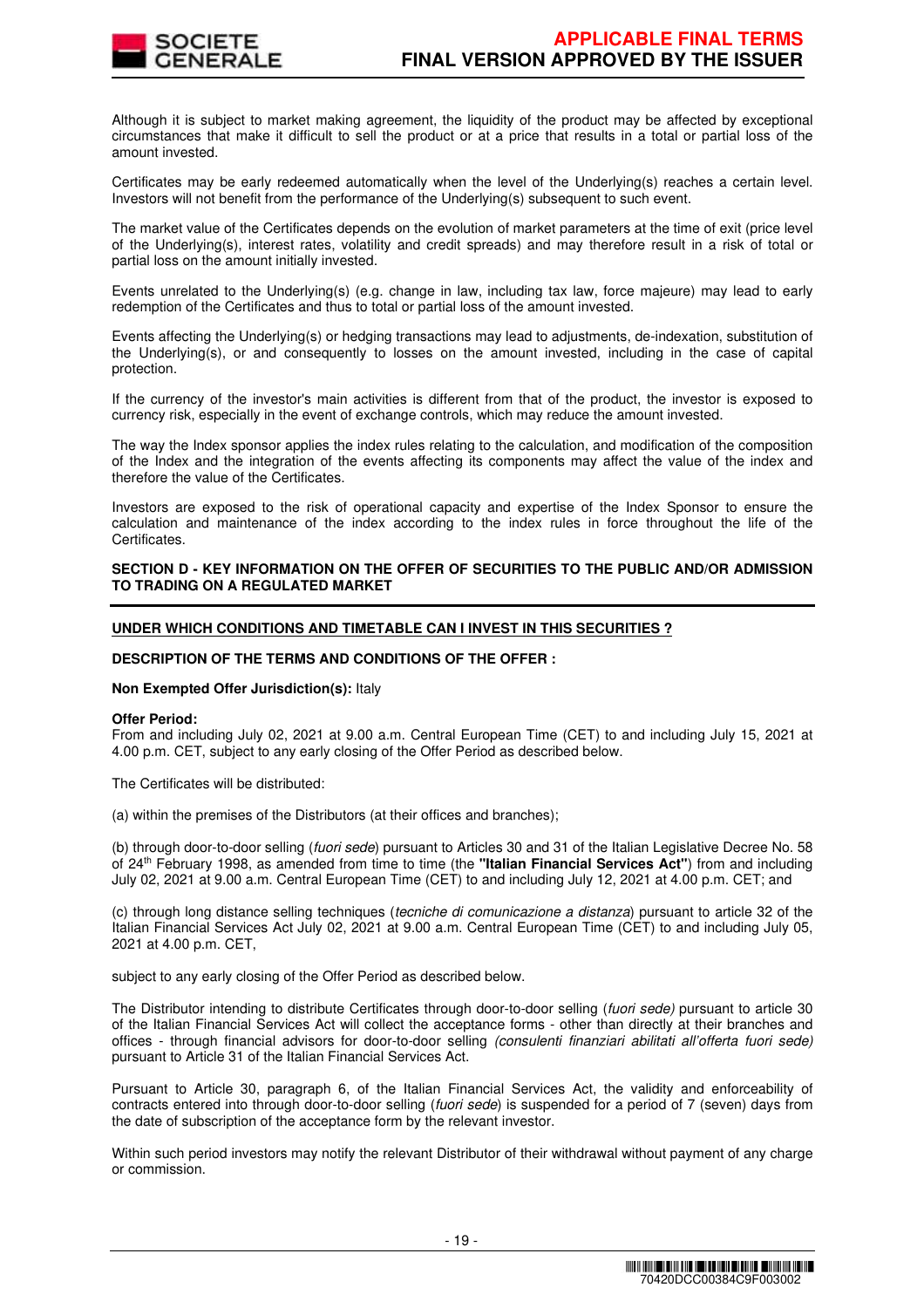

The Certificates will be also offered through long distance selling techniques (tecniche di comunicazione a distanza) pursuant to article 32 of the Italian Financial Services Act  $\ddot{\mu}e$ , through the trading-online platform of the Distributors and/or recorded telephone orders). In this case, investors may purchase the Certificates via the internet, after being identified by the Distributor, by using their personal password/identification codes. Pursuant to article 67-duodecies of the Italian Legislative Decree No. 206/2005 as amended (the so called "Codice del Consumo"), the validity and enforceability of the contracts entered into through long distance selling techniques (tecniche di comunicazione a distanza) is suspended for a period of 14 (fourteen) days from the date of subscription of the acceptance form by the relevant investor. Within such period investors may notify the relevant Distributor of their withdrawal without any charge or commission

**Offer Price:** The Certificates will be offered at the Issue Price of which up to a maximum of 4.00% is represented by distribution fee payable upfront by the Guarantor to Deutsche Bank SpA, Piazza del Calendario, 3, 20126 Milano (the **Distributor**).

## **Conditions to which the offer is subject:**

Offers of the Certificates are conditional on their issue and, on any additional conditions set out in the standard terms of business of the financial intermediaries, notified to investors by such relevant financial intermediaries.

The Issuer reserves the right to close the Offer Period prior to its stated expiry for any reason. The Issuer reserves the right to withdraw the offer and cancel the issuance of the Certificates for any reason at any time on or prior to the Issue Date. For the avoidance of doubt, if any application has been made by a potential investor and the Issuer exercises such right, no potential investor shall be entitled to subscribe or<br>
acquire the certificates. otherwise acquire acquire the the Certificates. In each case, a notice to the investors on the early termination or the withdrawal, as applicable, will be published on the website of the Issuer (http://prospectus.socgen.com).

The validity of the offer is subject to the condition that the decision of admission to trading on EuroTLX is released by Borsa Italiana S.p.A. by not later than on the day immediately preceding the Issue Date; otherwise, the offer will be deemed withdrawn and the issuance cancelled. The Issuer undertakes to file the relevant application with Borsa Italiana S.p.A. in due time to allow Borsa Italiana S.p.A. to release a decision, according to its rules, within the day immediately preceding the Issue Date.

**Issue Price:** EUR 100 per Certificate of EUR 100 Specified Denomination

#### **Estimate of total expenses related to the issuance or the offer, including estimated expenses charged to the investor by the Issuer or the offeror:**

The entry costs, included in the Issue Price and determined as of 25/06/2021 (the **launch date of the issuance**), charged to the investor by the Issuer or the Offeror are equal to 4.1011% (4.00% placement fee, 0.1011% other costs). The entry costs and potential recurrent costs and potential anticipated exit penalties may have an impact on the return the investor may obtain from his investment.

**Distribution plan:** The product is intended for retail investors and will be offered in Italy

# **WHO IS THE OFFEROR AND/OR THE PERSON ASKING FOR THE ADMISSION TO TRADING ?**

Société Générale as Dealer

Tour Société Générale - 17 Cours Valmy

92987 Paris La Défense Cedex, France

Domicile : 29, boulevard Haussmann, 75009 Paris, France.

Legal form : Public limited liability company (société anonyme).

Applicable law : French law.

Country of incorporation : France

# **WHY IS THIS PROSPECTUS BEING PRODUCED ?**

This prospectus is drawn up for the purposes of the public offer of the Certificates.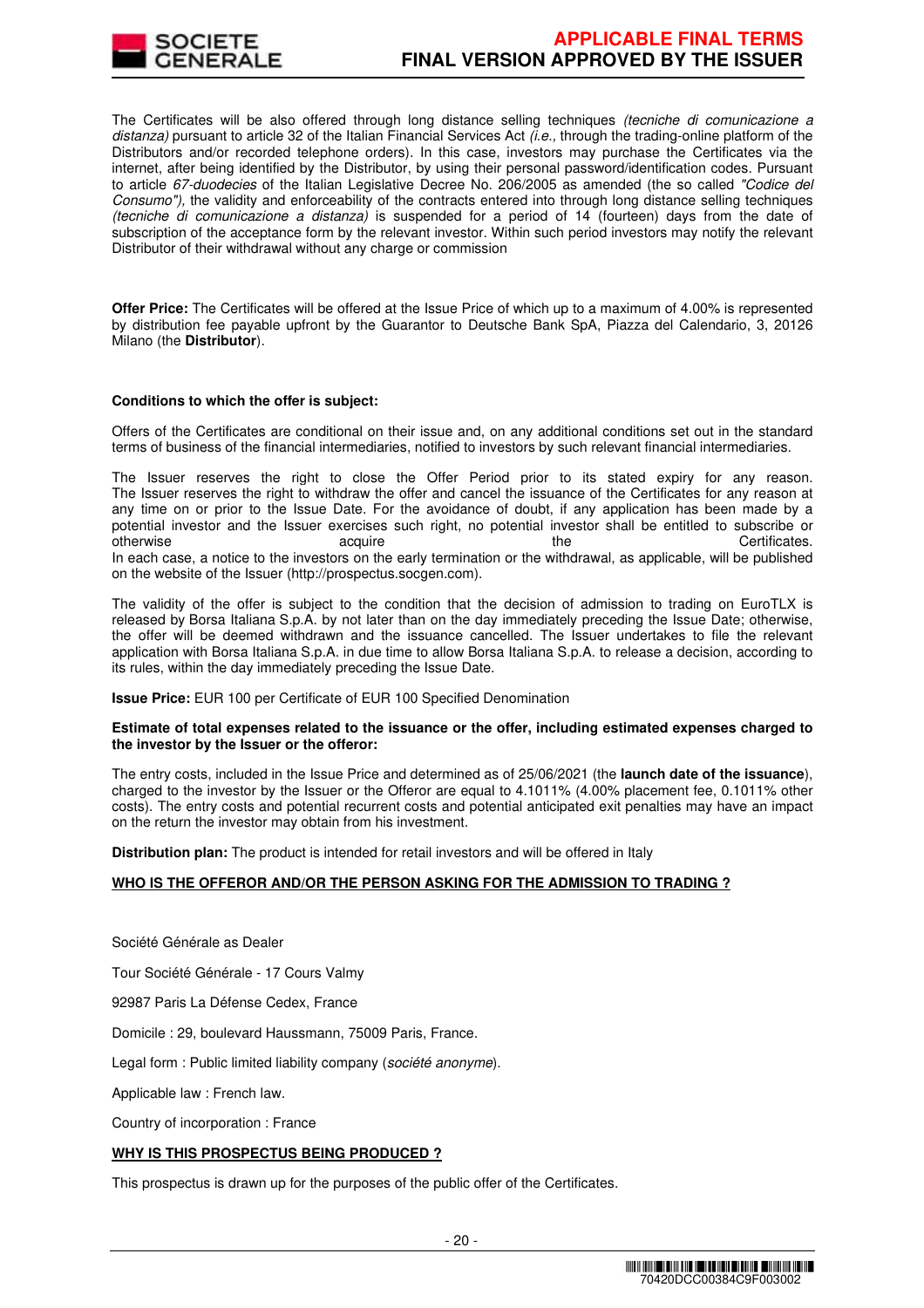

**Reasons for the offer and use of proceeds :** The net proceeds from each issue of Certificates will be applied for the general financing purposes of the Société Générale Group, which include making a profit.

#### **Estimated net proceeds : Not Applicable**

**Underwriting**: There is an underwriting agreement on a firm commitment basis with**:** Société Générale

#### **Interests of the individual and natural persons of the issuance/offer :**

Save for fees, if any, payable to the Dealer, and so far as the Issuer is aware, no person involved in the issue of the Certificates has an interest material to the offer.

The Dealer and its affiliates have engaged, and may in the future engage, in investment banking and/or commercial banking transactions with, and may perform other services for, the Issuer and its affiliates in the ordinary course of business.

Société Générale will ensure the roles of provider of hedging instruments to the Issuer of the Certificates and Calculation Agent of the Certificates.

The possibility of conflicts of interest between the different roles of Société Générale on one hand, and between those of Société Générale in these roles and those of the Certificateholders on the other hand cannot be excluded.

Furthermore, given the banking activities of Société Générale, conflicts may arise between the interests of Société Générale acting in these capacities (including business relationship with the issuers of the financial instruments being underlyings of the Certificates or possession of non public information in relation with them) and those of the Certificateholders. Finally, the activities of Société Générale on the underlying financial instrument(s), on its proprietary account or on behalf of its customers, or the establishment of hedging transactions, may also have an impact on the price of these instruments and their liquidity, and thus may be in conflict with the interests of the Certificateholders.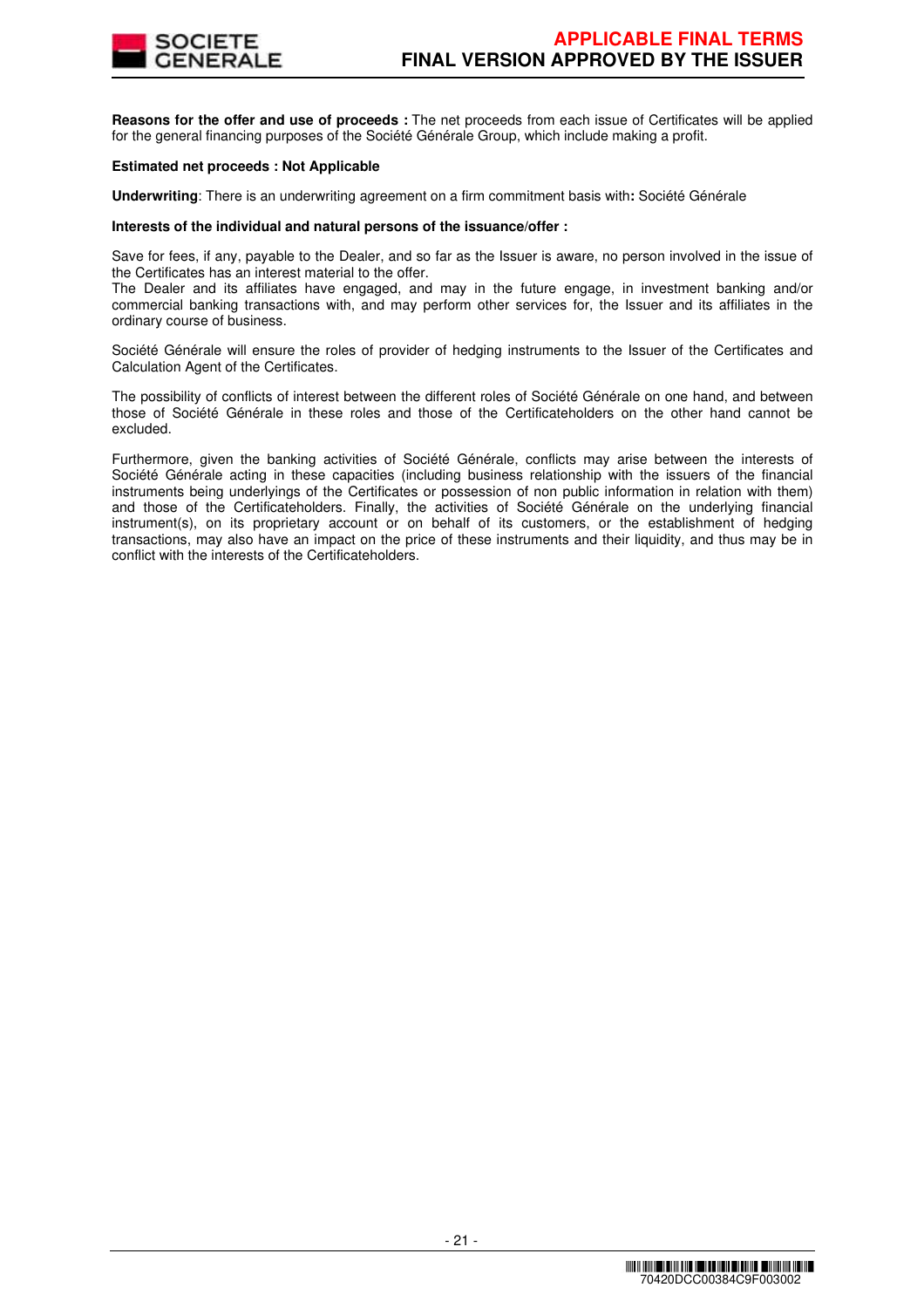

# **NOTA DI SINTESI DELL'EMISSIONE**

## **SEZIONE A – INTRODUZIONE COMPRENSIVA DELLE AVVERTENZE**

**Codice ISIN** : XS2313975232

#### **Emittente : SG Issuer**

Domicilio : 16, boulevard Royal, L-2449 Luxembourg

Numero di telefono : + 352 27 85 44 40

Legal entity identifier (LEI) : 549300QNMDBVTHX8H127

## **Offerente e/o soggetto che richiede l'ammissione alle negoziazioni :**

Societe Generale

Tour Société Générale - 17 Cours Valmy

92987 Paris La Défense Cedex, France

Sede legale : 29, boulevard Haussmann, 75009 Paris, France.

Legal entity identifier (LEI) : O2RNE8IBXP4R0TD8PU41

## **Individuazione e contatti dell'autorità competente per l'approvazione del prospetto:**

Approvato dalla Commission de Surveillance du Secteur Financier (CSSF)

110, route d'Arlon L-2991, Luxembourg

E-Mail : direction@cssf.lu

**Data di approvazione del prospetto:** 05/06/2020

#### **AVVERTENZE**

La presente nota di sintesi deve essere letta come un'introduzione al prospetto di base (il **Prospectus**).

Qualsiasi decisione di investire nei certificati (i **Certificati**) emessi sulla base Prospetto deve basarsi su una valutazione complessiva del Prospetto da parte dell'investitore.

**I potenziali investitori devono essere consapevoli del fatto che questi Certificati potrebbero essere volatili e che potrebbero non ricevere alcun interesse e potrebbero perdere tutto o una parte sostanziale del loro investimento.** 

Qualora sia proposto un ricorso dinanzi all'autorità giudiziaria in merito alle informazioni contenute nel Prospetto e nelle relative Condizioni Definitive, il ricorrente potrebbe essere tenuto a sostenere i costi della traduzione del Prospetto di Base prima dell'inizio del procedimento, ai sensi della legislazione nazionale degli Stati Membri.

Nessun soggetto che ha provveduto alla predisposizione della presente nota di sintesi, compresa l'eventuale traduzione, potrà essere ritenuto responsabile civilmente, salvo che questa risulti fuorviante, imprecisa o incoerente se letta congiuntamente alle altre parti del Prospetto, o non offra, se letta congiuntamente alle altre parti del Prospetto, informazioni essenziali volte ad agevolare la decisione dell'investitore di investire nei Certificati.

**State per acquistare un prodotto che non è semplice e può essere di difficile comprensione.**

## **SEZIONE B – INFORMAZIONI CHIAVE SULL'EMITTENTE**

# **CHI È L'EMITTENTE DEI TITOLI?**

**Emittente : SG Issuer** (o l'**Emittente**)

Domicilio: 16, boulevard Royal, L-2449 Luxembourg

Legal entity identifier (LEI) : 549300QNMDBVTHX8H127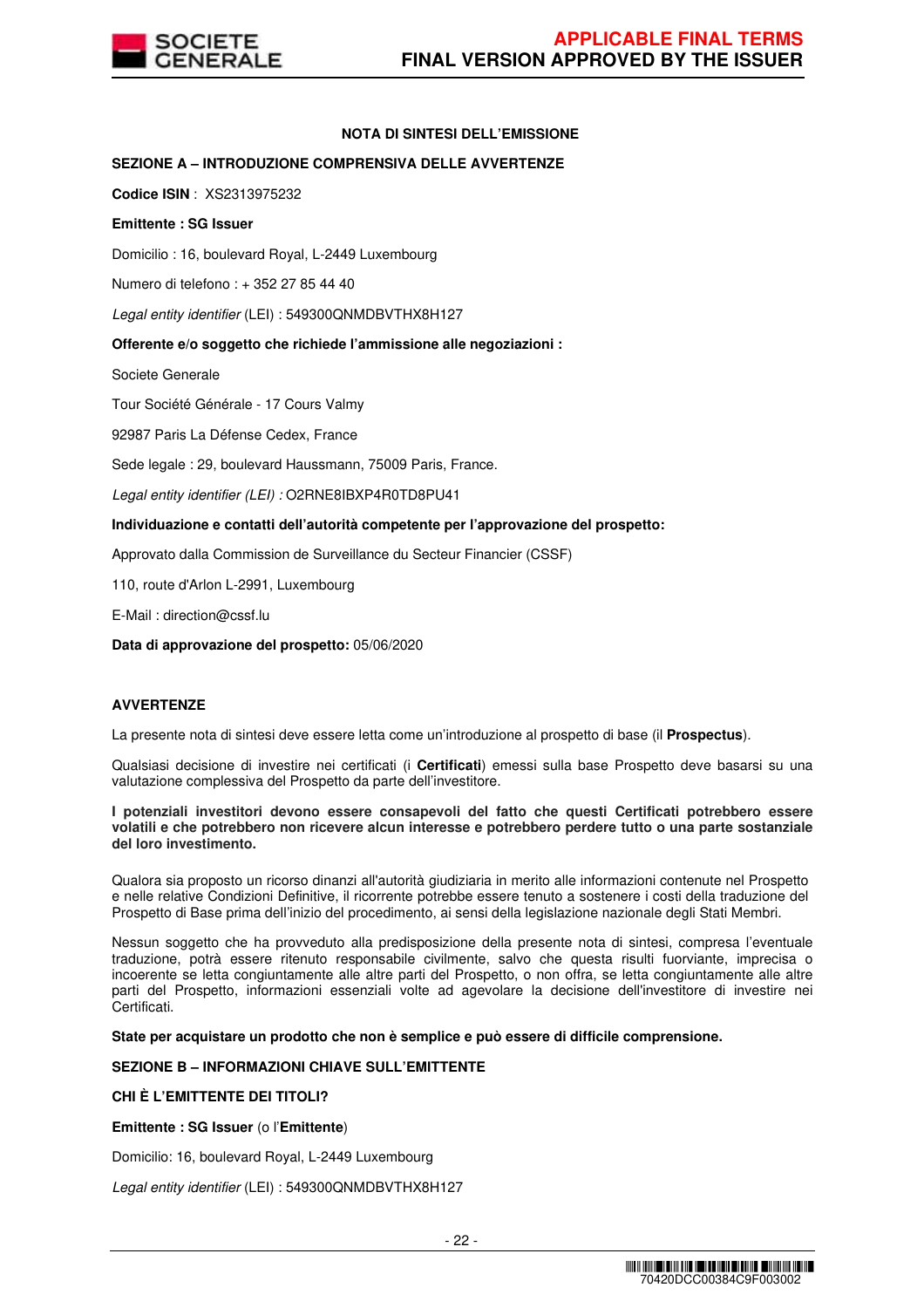

Giurisdizione di riferimento: diritto lussemburghese.

Paese di costituzione: Lussemburgo.

#### **Società di revisione : Ernst & Young S.A.**

Le attività principali di SG Issuer sono rappresentate dalla raccolta di fondi tramite l'emissione di warrant e titoli di debito destinati al collocamento presso clienti istituzionali o retail tramite collocatori associati a Société Générale. I fondi derivanti all'emissione di tali titoli di debito vengono quindi concessi in prestito a Société Générale ed altri membri del Gruppo.

SG Issuer è una società controllata al 100 % da Société Générale Luxembourg SA, che è a sua volta un'entità interamente controllata da Société Générale e interamente consolidata.

Come previsto dal proprio statuto, l'Emittente è gestito da un Comitato Esecutivo che agisce sotto la supervisione di un Consiglio di Supervisione. I membri del Comitato Esecutivo sono Laurent Weil, Thierry Bodson, Pascal Jacob, Yves Cacclin, Alexandre Galliche e Estelle Stephan Jaspard (ciascuno singolarmente un Consigliere e nel suo complesso il Comitato Esecutivo). Laurent Weil, Thierry Bodson, Pascal Jacob, Yves Cacclin, Alexandre Galliche et Estelle Stephan Jaspard prestano la loro attività a tempo pieno nell'ambito del gruppo Societe Generale.

#### **QUALI SONO LE INFORMAZIONI FINANZIARIE CHIAVE RELATIVE ALL'EMITTENTE?**

#### **Conto economico**

| (in migliaia di $\epsilon$ )                                                                      | 31 dicembre 2020       | 31 dicembre 2019       |  |
|---------------------------------------------------------------------------------------------------|------------------------|------------------------|--|
|                                                                                                   | (soggetto a revisione) | (soggetto a revisione) |  |
| $\left\Vert \mathsf{Utile}/\mathsf{perdita} \right\Vert$ operativa $\left\Vert _{274}\right\Vert$ |                        | 210                    |  |

#### **Stato patrimoniale**

| (in migliaia di €)                                                                                               | 31 dicembre 2020<br>(soggetto a revisione) | 31 dicembre 2019<br>(soggetto a revisione) |
|------------------------------------------------------------------------------------------------------------------|--------------------------------------------|--------------------------------------------|
| Debito finanziario netto (debiti a lungo<br>termine meno debiti a breve termine meno<br>disponibilità liquide) * | 3 7 0 7                                    | $-17975$                                   |
| (attività<br>correntil<br>Rapporto<br>corrente<br>/passività correnti)                                           | N/A                                        | N/A                                        |
| Rapporto debito e capitale (passività totali <br>/capitale azionario totale)                                     | N/A                                        | N/A                                        |
| Tasso di copertura degli interessi (reddito<br>operativo/spesa per interessi)                                    | N/A                                        | N/A                                        |

\* il debito finanziario netto è calcolato sulla base dei seguenti elementi:

| Debito finanziario netto                      | 31/12/2020 | 31/12/2019 |
|-----------------------------------------------|------------|------------|
| Obbligazioni convertibili in azioni (1)       | 48 000     | 48 000     |
| Disponibilità liquide e mezzi equivalenti (2) | -44 293    | $-65975$   |
| Totale                                        | 3.707      | -17 975    |

(1) classificato nella voce Passività finanziarie a costo ammortizzato, si veda nota 4.3 nel bilancio 2020 e nel bilancio periodico abbreviato del 2020

(2) classificato nello Stato Patrimoniale.

#### **Flussi di cassa**

|                              | $\parallel$ 31 dicembre 2020 | 31 dicembre 2019                                                                  |
|------------------------------|------------------------------|-----------------------------------------------------------------------------------|
| (in migliaia di $\epsilon$ ) |                              | $\left\  \text{(soggetto a revisione} \right\  \text{ (soggetto a revisione) }$ " |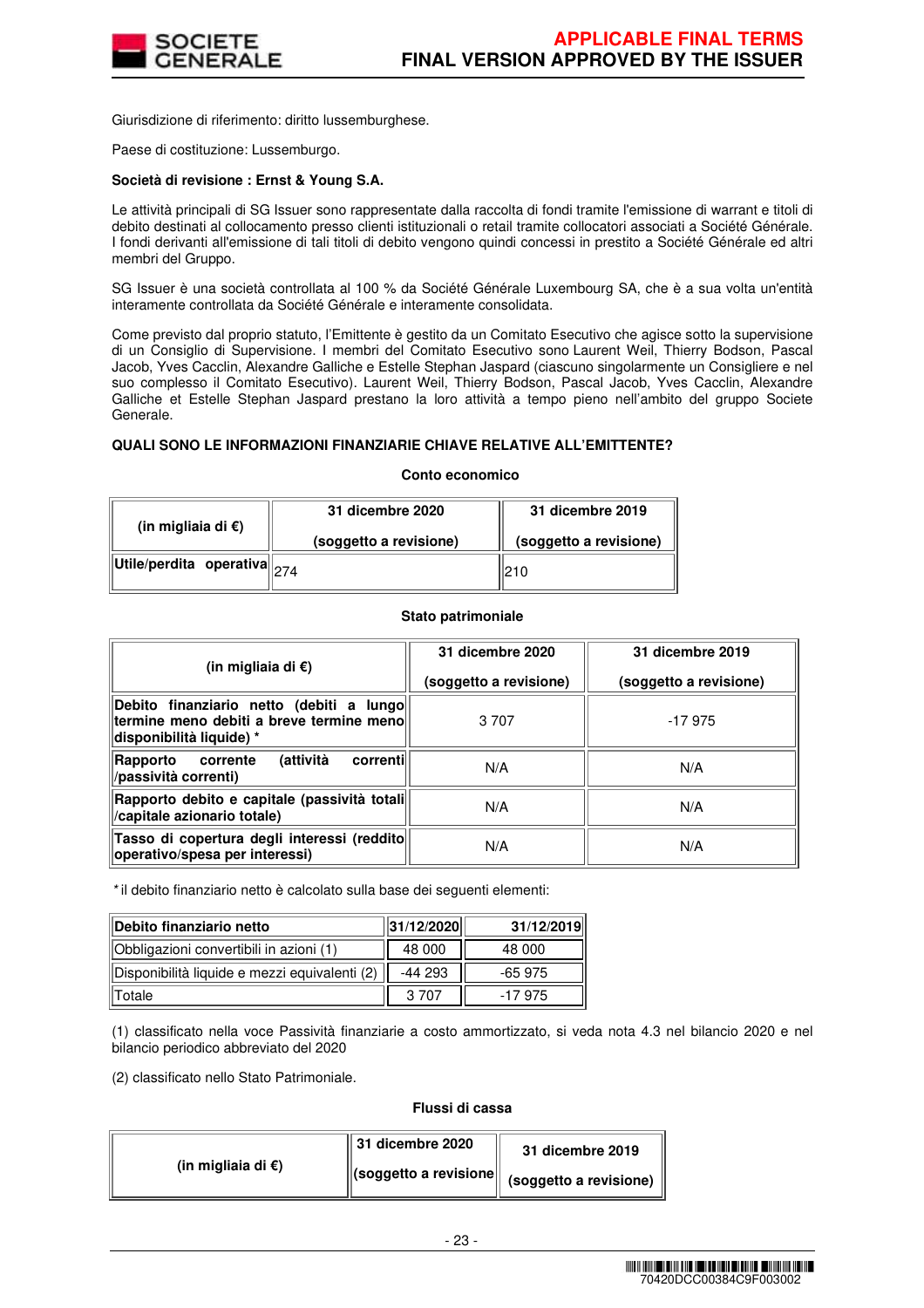

| Flussi di cassa netti da attività<br>operative          | 13446   | 44 845  |
|---------------------------------------------------------|---------|---------|
| Flussi di cassa netti da attività<br><b>finanziarie</b> | (35129) | (58454) |
| Flussi di cassa netti da attività di<br>investimento    |         |         |

#### **QUALI SONO I RISCHI CHIAVE SPECIFICI DELL'EMITTENTE?**

In caso di inadempimento o fallimento dell'Emittente, l'investitore ha diritto di ricorso soltanto nei confronti di Société Générale e, in caso di bail-in applicato ai titoli dell'emittente o ai prodotti strutturati di Société Générale, è esposto al rischio di perdita totale o parziale dell'importo investito o di sua conversione in titoli (di capitale o di debito) o di spostamento della scadenza, senza alcuna garanzia o compensazione.

#### **SEZIONE C. INFORMAZIONI CHIAVE SUI TITOLI**

## **QUALI SONO LE CARATTERISTICHE PRINCIPALI DEI TITOLI?**

**Codice ISIN:** XS2313975232 **Numero di Certificati:** fino a 100000

| Valuta<br><b>Prodotto</b>                         | $\overline{\mathsf{del}}\Vert_{\mathsf{EUR}}$                                                                | Valuta di Regolamento                  |                         |                                                                          | <b>EUR</b> |  |  |
|---------------------------------------------------|--------------------------------------------------------------------------------------------------------------|----------------------------------------|-------------------------|--------------------------------------------------------------------------|------------|--|--|
| di<br><b>Sede</b><br>negoziazione                 | EuroTLX, un Sistema<br>Multilaterale di<br>Negoziazione<br>organizzato e gestito da<br>Borsa Italiana S.p.A. | Valore Nominale                        |                         | 100 EUR per Certificato                                                  |            |  |  |
| Investimento<br><b>Minimo</b>                     | <b>100 EUR</b>                                                                                               | Prezzo di Emissione                    |                         | 100% del Valore Nominale                                                 |            |  |  |
| di<br>Data<br><b>Scadenza</b>                     | 17/07/2026                                                                                                   | <b>Rimborso minimo</b>                 |                         | No, è possibile subire una<br>perdita anche totale<br>dell'investimento. |            |  |  |
| <b>Barriera</b><br>sul<br>Capitale                | 70%                                                                                                          | Tipologia Barriera sul Capitale        |                         | Rilevazione solo alla Data dil<br><b>Valutazione Finale</b>              |            |  |  |
| Barriera di<br>Liquidazione<br>Anticipata         | 100%                                                                                                         | Premio alla Liquidazione<br>Anticipata |                         | 7%                                                                       |            |  |  |
| <b>Barriera</b><br>Finale                         | 100%                                                                                                         | <b>Premio Finale</b>                   |                         | 35%                                                                      |            |  |  |
| Sottostante                                       |                                                                                                              | Identificatore                         |                         | Sponsor<br>dell'Indice                                                   | Valuta     |  |  |
| STOXX Europe 600 Insurance Price EUR EU0009658822 |                                                                                                              |                                        | <b>STOXX</b><br>Limited |                                                                          | <b>EUR</b> |  |  |

Questo prodotto è un certificato regolato dalla legge inglese.

prodotto.

Liquidazione Anticipata Automatica

Ad una qualsiasi Data di Valutazione della Liquidazione Anticipata, se il livello del Sottostante di Riferimento è pari o superiore alla Barriera di Liquidazione Anticipata, il prodotto sarà rimborsato anticipatamente e si riceverà: 100% del Valore Nominale più il Premio di Liquidazione Anticipata moltiplicato per il numero dei periodi trascorsi dall' emissione del prodotto.

Un periodo corrisponde ad un anno.

Questo prodotto è concepito per generare un rendimento quando il prodotto è rimborsato (o a scadenza o nel caso di liquidazione anticipata). E' possibile che il prodotto sia automaticamente rimborsato anticipatamente in base a condizioni predefinite. Se il prodotto non è rimborsato anticipatamente, sia il rendimento che l' importo di liquidazione del capitale saranno legati alla performance del Sottostante di Riferimento. Il capitale investito sarà da considerarsi totalmente a rischio investendo in questo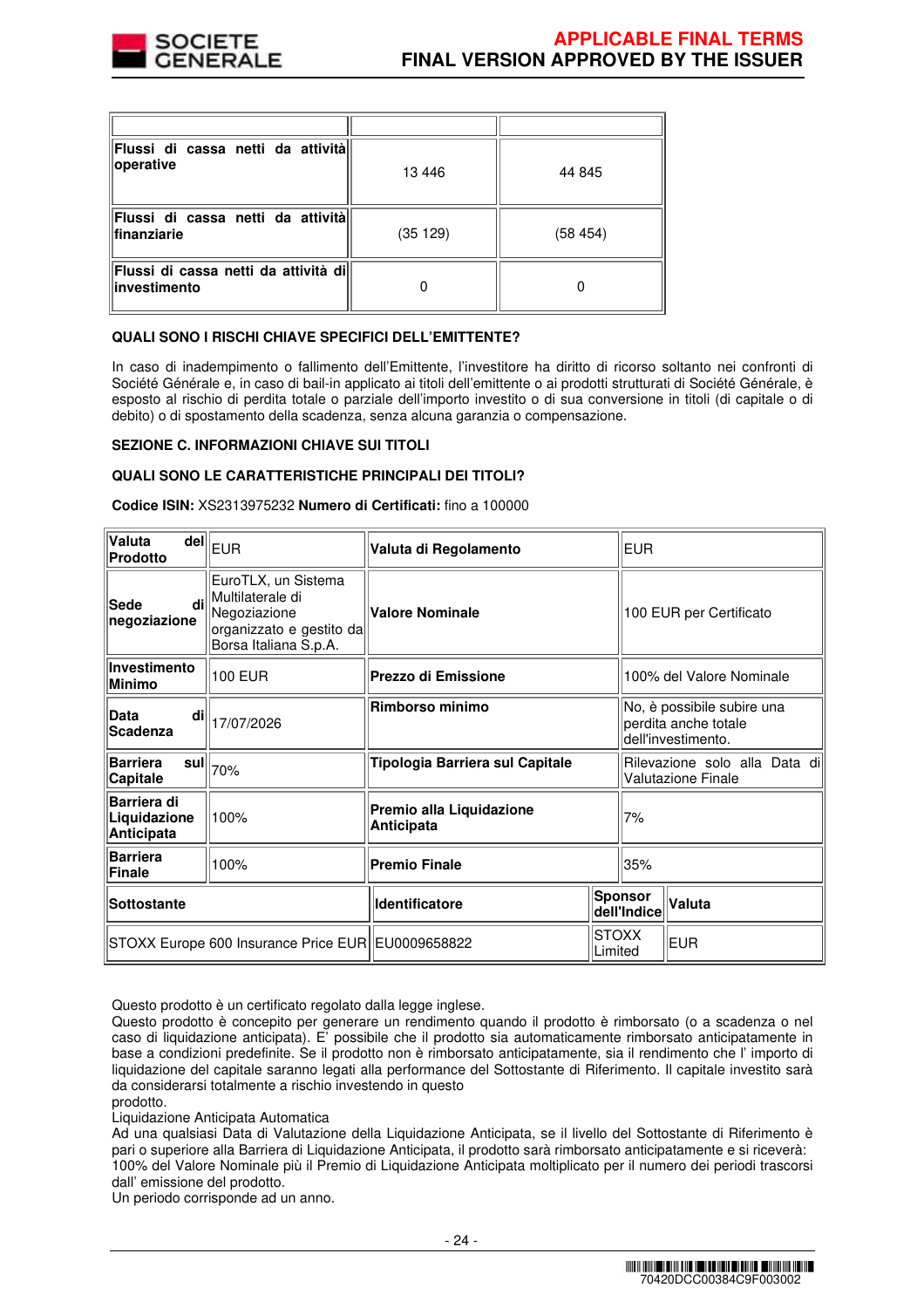

Liquidazione Finale

Alla Data di Scadenza, a condizione che il prodotto non sia stato rimborsato anticipatamente, si riceverà un importo finale di liquidazione.

- Se il Livello Finale del Sottostante di Riferimento è pari o superiore alla Barriera Finale, si riceverà:

100% del Valore Nominale più il Premio Finale

- Se il Livello Finale del Sottostante di Riferimento è inferiore alla Barriera Finale ed è pari o superiore alla Barriera sul Capitale, si riceverà:

100% del Valore Nominale.

- Altrimenti, si riceverà il Livello Finale del Sottostante di Riferimento moltiplicato per il Valore Nominale. In questo scenario, si andrà incontro ad una perdita parziale o totale del capitale investito. Ulteriori Informazioni

- Il livello del Sottostante di Riferimento corrisponde al suo valore espresso come percentuale del suo Valore Iniziale.

- Il Valore Iniziale del Sottostante di Riferimento è il suo valore registrato alla Data di Valutazione Iniziale.

- Il Livello Finale è il livello del Sottostante di Riferimento registrato alla Data di Valutazione Finale.

- I Premi sono espressi come percentuale del Valore Nominale.

- Il verificarsi di eventi straordinari potrebbe causare modifiche dei termini del prodotto o il suo rimborso anticipato. Ciò potrebbe comportare perdite sul capitale investito.

- Il prodotto è disponibile mediante un'offerta pubblica durante il periodo di offerta applicabile nelle seguenti giurisdizioni: Italia

| Data di Emissione                                        | 20/07/2021                                                 |
|----------------------------------------------------------|------------------------------------------------------------|
| Valutazione 19/07/2021<br>Data di<br><b>Iniziale</b>     |                                                            |
| Valutazione 10/07/2026<br>Data di<br>Finale              |                                                            |
| <b>Data di Scadenza</b>                                  | 17/07/2026                                                 |
| Date<br>di<br><b>della</b><br>Liquidazione<br>Anticipata | Valutazione 19/07/2022, 19/07/2023, 19/07/2024, 21/07/2025 |

#### **Rinuncia ai diritti di compensazione**

I Portatori dei Certificati rinunciano a qualsiasi diritto di compensazione e ritenzione con riferimento ai Certificati, nella misura consentita dalla legge.

#### **Giurisdizione applicabile**

L'Emittente accetta la competenza dei tribunali inglesi in relazione a qualunque controversia nei confronti dell'Emittente, e che i Portatori dei Certificati possano promuovere un'azione legale innanzi a qualunque altro tribunale competente.

#### **Priorità:**

I Certificati sono obbligazioni dirette, incondizionate, non garantite e non subordinate dell'Emittente e saranno pari passu rispetto a tutte le altre obbligazioni dirette, incondizionate, non garantite e non subordinate dell'Emittente, presenti e future, in circolazione.

Il Portatore dell'obbligazione prende atto e accetta che in caso di risoluzione ai sensi della Direttiva 2014/59/UE che riguardi le passività dell'Emittente ovvero le passività di Societe Generale non subordinate, di tipo senior preferred, strutturate e rilevanti ai fini del rapporto LMEE, I Certificati possono essere oggetto di riduzione totale o parziale degli importi in relazione ad esse dovuti, su base permanente; di conversione in tutto o in parte degli import dovuti in azioni o altri titoli dell'Emittente o del Garante o di altro soggetto; di cancellazione; e/o di modifica della scadenza dei Certificati ovvero modifica del calendario o dell'importo degli interessi.

#### **RESTRIZIONI ALLA LIBERA TRASFERIBILITÀ DEI CERTIFICATI**

Non Applicabile. Non sussiste alcuna limitazione alla libera trasferibilità dei Certificati, ferme restando le restrizioni di vendita e trasferimento eventualmente in vigore in talune giurisdizioni, incluse le restrizioni applicabili all'offerta e alla vendita a, o per conto o a beneficio di, Cessionari Autorizzati

Un Cessionario Consentito indica qualsiasi soggetto che (i) non è una U.S. person secondo la definizione di cui al Regulation S; e (ii) non è un soggetto che rientra in una qualsiasi definizione di soggetto U.S. ai fini di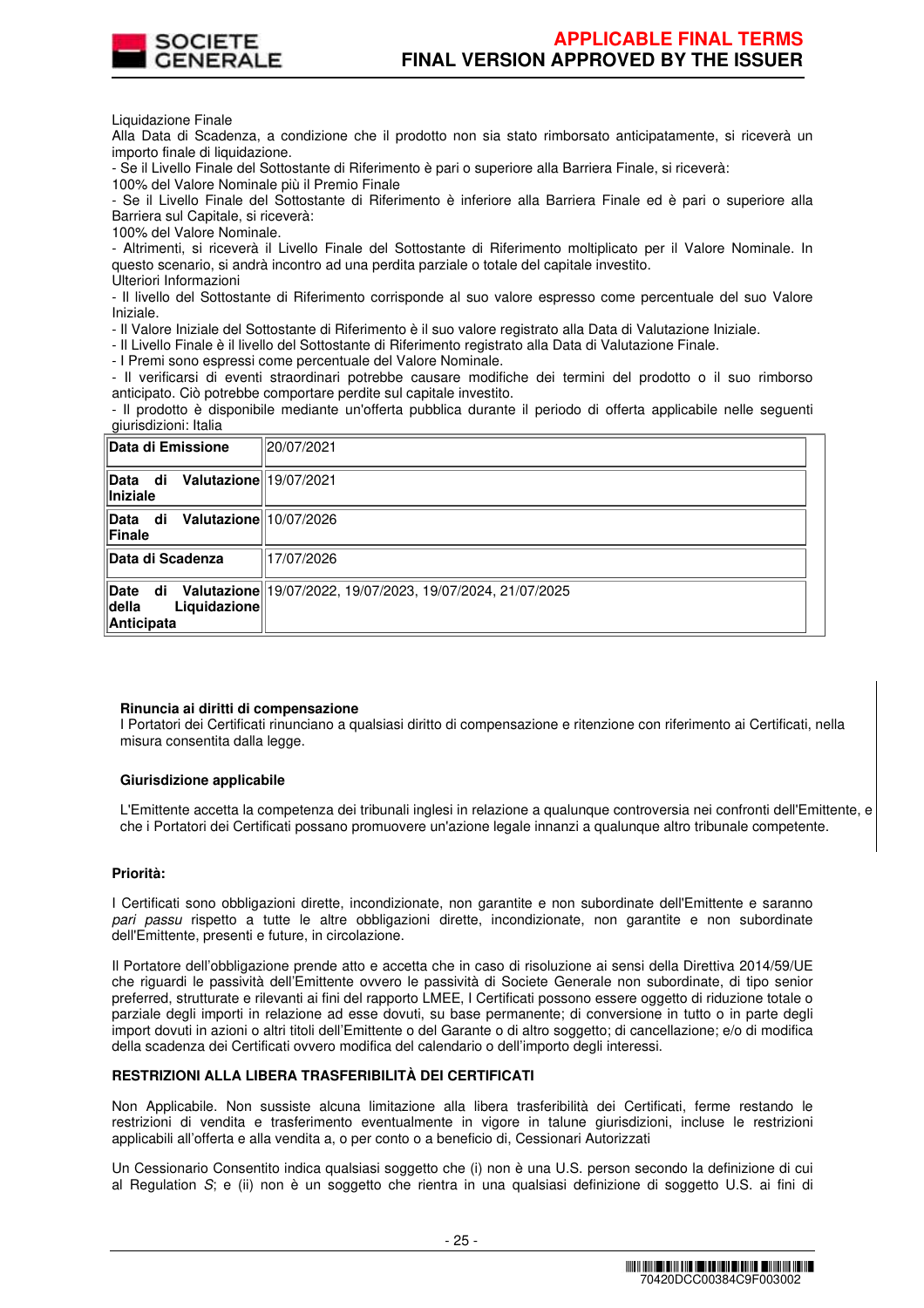

qualsivoglia regola CEA o CFTC, o linee guida o ordinanze proposte o emesse da CEA (per fini di chiarezza, qualsiasi soggetto che non sia un "soggetto non statunitense" ai sensi della norma CFTC 4.7(a)(1)(iv), ma escludendo, ai fini della sottosezione (D), l'eccezione riferita a qualsiasi soggetto qualificato ed idoneo che non sia un "soggetto non statunitense", sarà considerato un soggetto U.S.); e (iii) non è "soggetto U.S." ai sensi delle norme definitive di attuazione dei requisiti di mantenimento del rischio di credito di cui alla Sezione 15G del U.S. Securities Exchange Act del 1934 e successive modifiche (le **Regole U.S. di Mantenimento del Rischio**) (un **Soggetto U.S. al Mantenimento del Rischio**).

#### **DOVE SARANNO NEGOZIATI I TITOLI?**

#### **Ammissione alle negoziazioni:**

Sarà presentata domanda di ammissione alla negoziazione dei Certificati sul Sistema Multilaterale di Negoziazione denominato EuroTLX "MTF"), organizzato e gestito da Borsa Italiana S.p.A.

**Non vi è alcuna certezza che la negoziazione dei Certificati sia approvata a partire dalla Data di Emissione.**

#### **I TITOLI SONO ASSISTITI DA UNA GARANZIA?**

#### **Natura e scopo della garanzia**

I Certificati sono incondizionatamente e irrevocabilmente garantiti da Société Générale (il **Garante**) ai sensi della garanzia regolata dal diritto francese stipulata in data 05/06/2020 (la **Garanzia**).

La Garanzia costituisce un'obbligazione diretta, incondizionata, non garantita e non subordinata del Garante, con il rango di obbligazione senior preferred di cui all'articolo L. 613-30-3-I-3° del Codice e sarà almeno pari passu rispetto a tutte le altre obbligazioni, esistenti e future, dirette, incondizionate, non garantite e senior preferred del Garante, ivi comprese quelle relative ai depositi.

Qualsiasi riferimento a somme o importi pagabili dall'Emittente, garantiti dal Garante ai sensi della Garanzia, dovrà essere rivolto a somme e/o importi direttamente ridotti, e/o in caso di conversione in equity, ridotte dell'importo di tale conversione, e/o altrimenti modificati di volta in volta in seguito all'applicazione del potere di bail-in di qualsivoglia autorità pertinente ai sensi della direttiva 2014/59/UE del Parlamento Europeo e del Consiglio dell'Unione Europea.

#### **Descrizione del Garante**

Il Garante, Société Générale è la società controllante del Gruppo Société Générale.

Sede legale: 29, boulevard Haussmann, 75009 Parigi, Francia.

Forma giuridica: Società per azioni a responsabilità limitata pubblica (société anonyme).

Legislazione di riferimento dell'Emittente: diritto francese.

Paese di costituzione: Francia

Legal entity identifier (LEI) : O2RNE8IBXP4R0TD8PU41

Il Garante può intraprendere su base regolare, come ciò è definito nelle condizioni fissate dal French Banking and Financial Regulation Committee, tutte le operazioni salvo quelle sopra menzionate, ivi inclusa in particolare l'attività di brokeraggio assicurativo.

In generale, il Garante può svolgere, per conto proprio, per conto di terzi o congiuntamente, tutte le attività finanziarie, commerciali, industriali, relative all'agricoltura, alla proprietà personale o immobiliare, direttamente o indirettamente legate alle attività sopra menzionate o che possono facilitare lo svolgimento di tali attività.

#### **Informazioni finanziarie chiave del Garante:**

**Conto economico**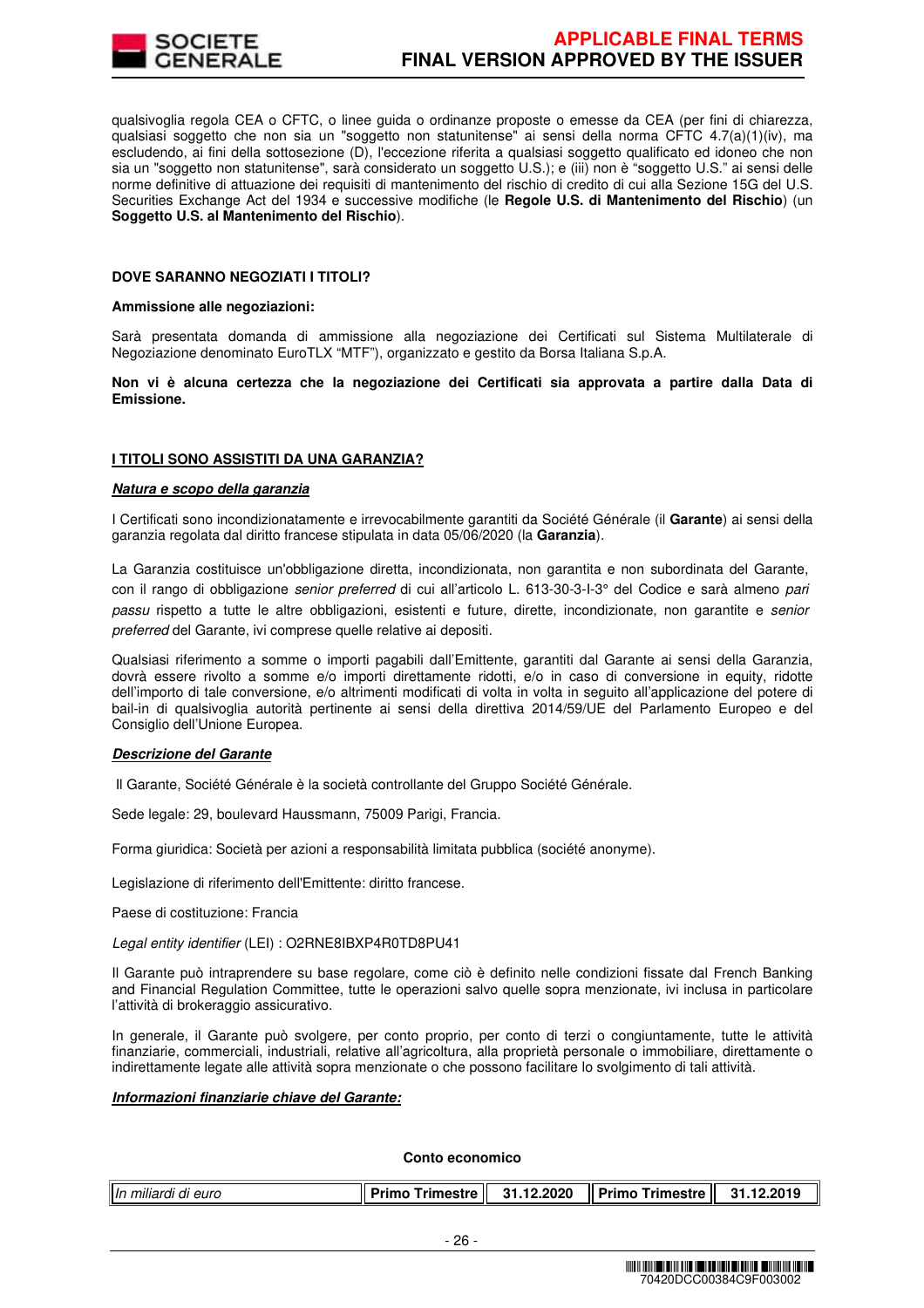

# **APPLICABLE FINAL TERMS FINAL VERSION APPROVED BY THE ISSUER**

|                                                                                                                                                                                               | 2021 (non<br>soggetto a<br>revisione) | (soggetto a<br>revisione) | 2020 (non<br>soggetto a<br>revisione) | (soggetto a<br>revisione) |
|-----------------------------------------------------------------------------------------------------------------------------------------------------------------------------------------------|---------------------------------------|---------------------------|---------------------------------------|---------------------------|
| Reddito netto da interessi (o<br>equivalente)<br>Totale interessi attivi e passivi)***                                                                                                        | N/A                                   | 10,473                    | N/A                                   | 11,185                    |
| Reddito netto da fee e commissioni<br>(Fee Totali e spese)                                                                                                                                    | N/A                                   | 4,917                     | N/A                                   | 5,257                     |
| Perdita netta da riduzione durevole<br>di valore delle attività finanziarie<br>(Costo del rischio)                                                                                            | (276)                                 | (3,306)                   | (820)                                 | (1,278)                   |
| Reddito netto da trading<br>(Utili e perdite nette su transazioni<br>finanziarie)                                                                                                             | N/A                                   | 2,851                     | N/A                                   | 4,460                     |
| Misura della performance finanziaria<br>utilizzata dall'emittente nel bilancio<br>quale l'utile operativo<br>(Margine operativo lordo)                                                        | 1,497                                 | 5,399                     | 492                                   | 6,944                     |
| Utile o perdita netta (per il bilancio<br>consolidato utile o perdita netta<br>attribuibile ai possessori di<br>strumenti di capitale della<br>capogruppo)<br>(Utile netto, quota del gruppo) | 814                                   | (258)                     | (326)                                 | $3,248*$                  |

# **Stato patrimoniale**

| In miliardi di euro                                                                                                                                   | Primo<br><b>Trimestre</b><br>2021 (non<br>soggetto a<br>revisione) | 31.12.2020<br>(soggetto a<br>revisione) | 31.12.2020<br>(soggetto a<br>revisione) | 31.12.2019<br>(soggetto a<br>revisione) | #Valore<br>risultante dal<br>più<br>recente<br>processo<br>revisione<br>di<br>$\mathbf{e}$<br>valutazione<br>prudenziale<br>(SREP) |
|-------------------------------------------------------------------------------------------------------------------------------------------------------|--------------------------------------------------------------------|-----------------------------------------|-----------------------------------------|-----------------------------------------|------------------------------------------------------------------------------------------------------------------------------------|
| Totale attività<br>(Totale Attività)                                                                                                                  | 1.503,0                                                            | 1.462,0                                 | 1.507,7                                 | 1.356,3                                 | N/A                                                                                                                                |
| Debiti senior<br>(Titoli di debito emessi)                                                                                                            | 137,2                                                              | 139,0                                   | 139,6                                   | 125,2                                   | N/A                                                                                                                                |
| Debiti subordinati<br>(Debiti Subordinati)                                                                                                            | 16,2                                                               | 15,4                                    | 15,0                                    | 14,5                                    | N/A                                                                                                                                |
| Prestiti e crediti dalla<br>clientela<br>(Prestiti ai clienti e costi<br>ammortizzati)                                                                | 456,5                                                              | 448,8                                   | 461,8                                   | 450,2                                   | N/A                                                                                                                                |
| Depositi dalla clientela<br>(Depositi dalla clientela)                                                                                                | 467,7                                                              | 456,1                                   | 442,6                                   | 418,6                                   | N/A                                                                                                                                |
| <b>Totale capitale</b><br>(Patrimoni netto, subtotale<br>equity, quota del gruppo)                                                                    | 62,9                                                               | 61,7                                    | 62,6                                    | 63,5                                    | N/A                                                                                                                                |
| Prestiti non performing<br>(sulla base di importo netto<br>iscritto in bilancio / prestiti<br>e crediti)<br>(Prestiti dubbi)                          | 17,4                                                               | 17,0                                    | 16,6                                    | 16,2                                    | N/A                                                                                                                                |
| Rapporto di Common<br><b>Equity Tier 1 capital (CET1)</b><br>(o altro rapporto di capitale<br>di adeguatezza prudenziale<br>a seconda dell'emissione) | $13,5\%$ $(1)$                                                     | 13,4%(1)                                | 12,6%                                   | 12,7%                                   | 9,03% **                                                                                                                           |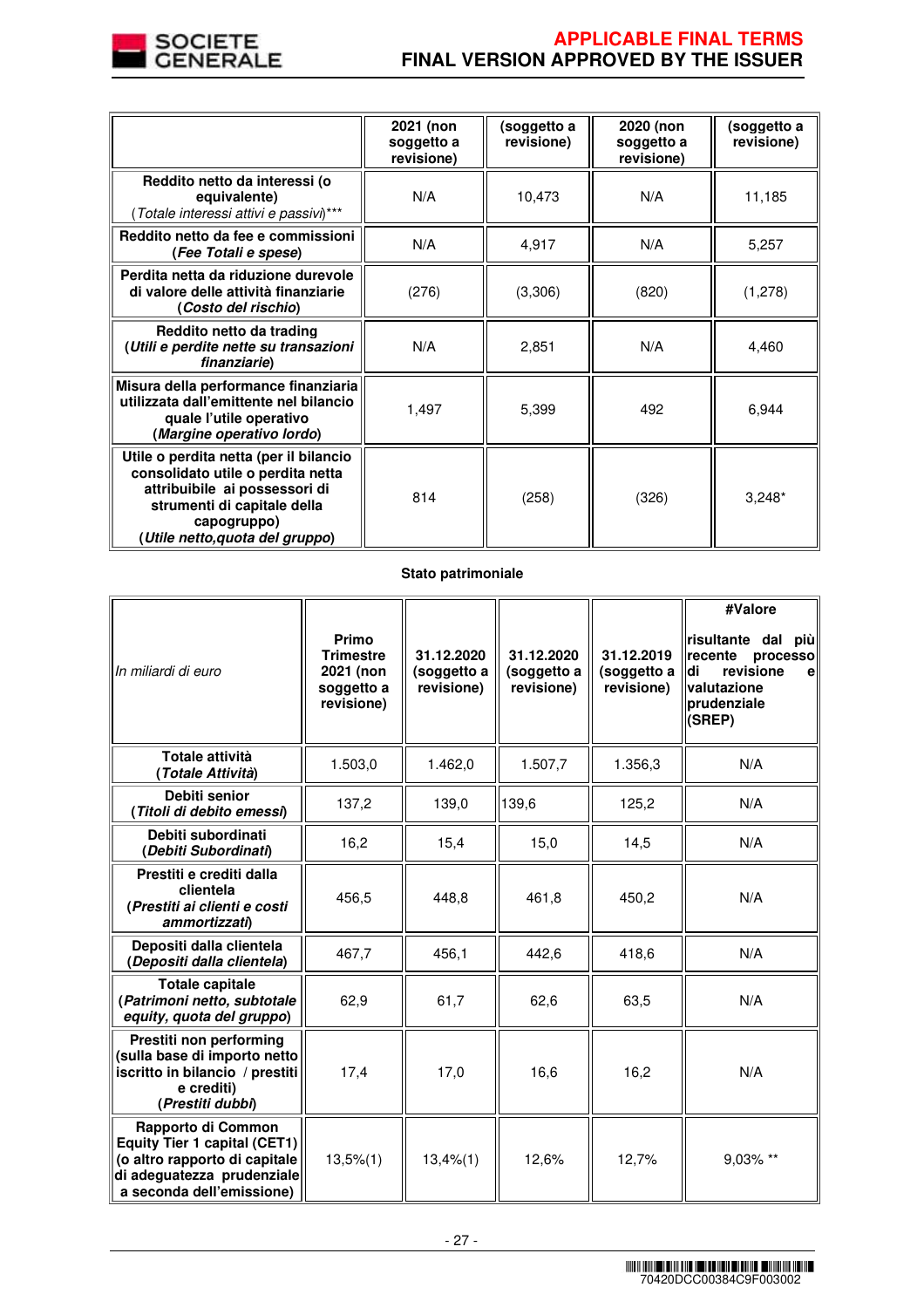

| (Rapporto di Common<br><b>Equity Tier 1)</b>                                                                             |                |             |       |       |     |
|--------------------------------------------------------------------------------------------------------------------------|----------------|-------------|-------|-------|-----|
| Rapporto di capitale totale<br>(Rapporto di capitale totale)                                                             | $19,1\%$ $(1)$ | 19,2%(1)    | 18.0% | 18,3% | N/A |
| Rapporto di leva calcolato<br>secondo il quadro<br>regolamentare applicabile<br>(Rapporto di leva CRR a<br>pieno carico) | $4,5\%$ (1)    | $4,8\%$ (1) | 4.2%  | 4.3%  | N/A |

\* Dal 01 gennaio 2019, in linea con le modifiche allo IAS 12 "Imposte sul Reddito", il risparmio fiscale relativo al pagamento di cedole su subordinati senza date e note fortemente subordinate, in precedenza registrate nelle riserve consolidate, è ora riconosciuto come reddito nella linea "imposte sul reddito".

\*\*Considerando i buffers regolamentari combinati, il livello del rapporto CET1 che attiverebbe il meccanismo dell'Importo Massimo Distribuibile sarebbe pari a 9,03% al 31 marzo 2021.

\*\*\* I titoli in corsivo si riferiscono ai titoli utilizzati nel bilancio

(1) Phased-in ratio

#### **Rischi chiave specifici del garante**

Considerando che Société Générale è garante e controparte delle operazioni di copertura dell'Emittente, gli investitori sono essenzialmente esposti al rischio di credito di Société Générale e non hanno ricorso nei confronti dell'Emittente in caso di inadempimento dell'Emittente.

## **QUALI SONO I RISCHI CHIAVE SPECIFICI DEI TITOLI?**

La vendita dei Certificati prima della prevista data di scadenza determinerà la perdita della protezione totale dell'importo investito**.**

Benché sia oggetto di impegni di market making, la liquidità del prodotto può essere influenzata dal verificarsi di circostanze eccezionali che potrebbero rendere difficile vendere il prodotto o comunque ad un prezzo che produce la perdita totale o parziale dell'importo investito.

I Certificati possono essere rimborsati anticipatamente automaticamente quando il livello del(i) Sottostante(i) raggiungono un certo livello. Gli Investori non beneficeranno della performance del(i) Sottostante(i) successivamente a tal evento.

Il valore di mercato dei Certificati dipende dall'evoluzione dei parametri di mercato al momento dell'uscita (livello dei prezzi dei Sottostanti, tassi di interesse, volatilità e credit spreads) e può pertanto comportare un rischio di perdita totale o parziale dell'importo inizialmente investito

Il verificarsi di eventi non legati al Sottostante (quali la modifica di previsioni di legge, inclusa la normativa fiscale, eventi di forza maggiore) possono determinare il rimborso anticipato dei Certificati e quindi la perdita totale o parziale dell'importo investito.

Il verificarsi di eventi relativi al Sottostante ovvero a operazioni di copertura può determinare la necessità di rettifiche, de-indicizzazioni, sostituzione del Sottostante, e di conseguenza a perdite del capitale investito, anche in caso di prodotti a capitale protetto.

Se la valuta di riferimento delle attività principali dell'investitore è diversa da quella del prodotto, l'investitore è esposto al rischio di cambio, in particolare in caso di controlli sul cambio, che potrebbero ridurre l'importo investito.

Le modalità con cui lo sponsor dell'Indice applica le regole di calcolo dell'Indice relativamente al calcolo, la modifica della composizione dell'Indice e il recepimento degli eventi che impattano sui suoi componenti possono avere un impatto sul valore dell'indice e quindi sul valore dei Certificati.

Gli investitori sono esposti al rischio legato alla capacità operativa e alla esperienza dello Sponsor dell'Indice ad assicurare il calcolo e il mantenimento dell'indice sulla base della metodologia di calcolo in vigore durante la vita dei Certificati.

## **SEZIONE D – INFORMAZIONI CHIAVE SULL'OFFERTA AL PUBBLICO DEI TITOLI E/O SULL'AMMISSIONE ALLE NEGOZIAZIONI SU DI UN MERCATO REGOLAMENTATO**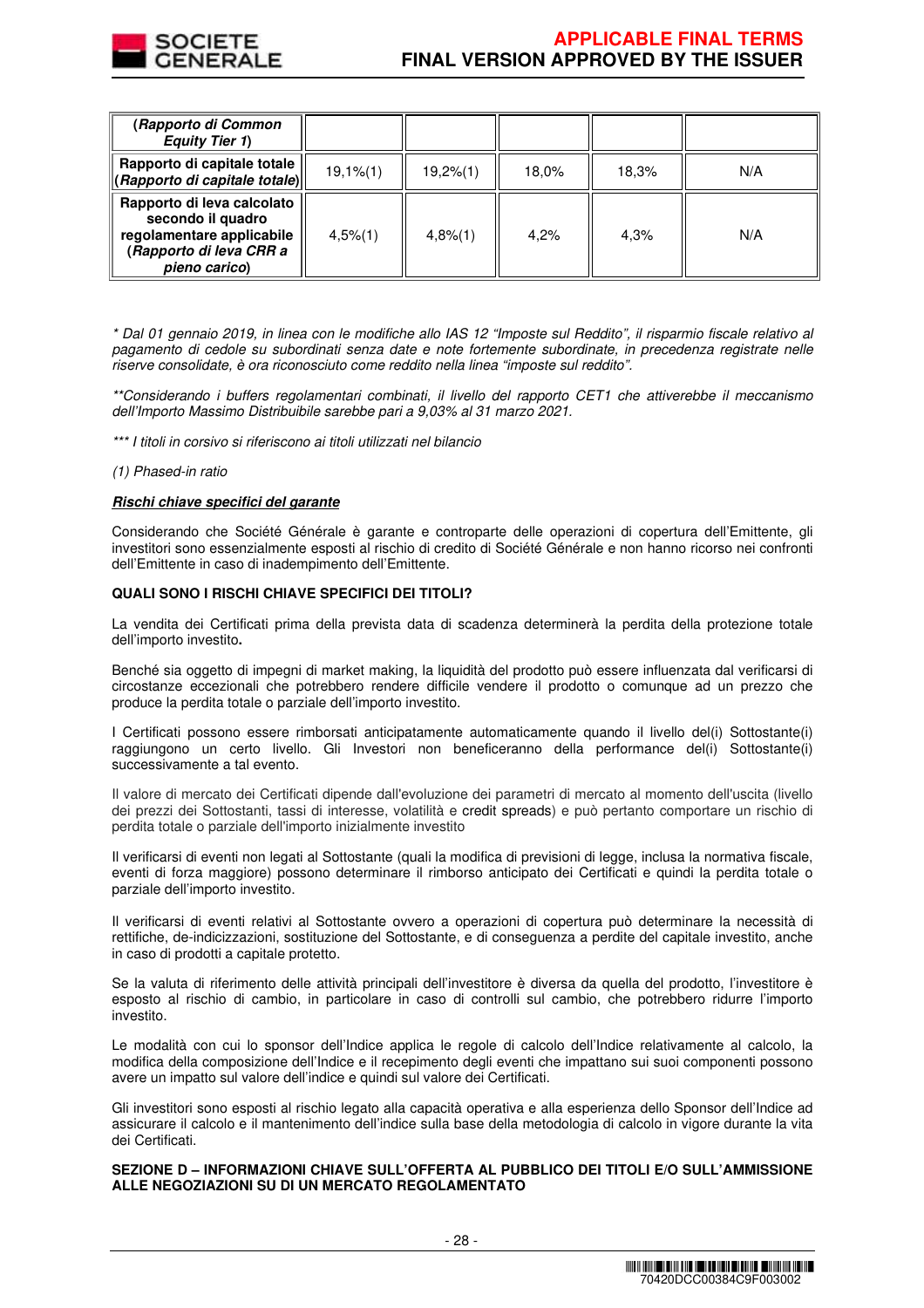

## **IN BASE A QUALI CONDIZIONI E ORIZZONTE TEMPORALE POSSO INVESTIRE IN QUESTI TITOLI?**

## **DESCRIZIONE DELLE MODALITÀ DELL'OFFERTA:**

## **Giurisdizione dell'offerta al pubblico non esente:** Italia

#### **Periodo di Offerta:**

Dal 02 luglio 2021 (incluso) alle 09:00 CET (Central European Time) al 15 luglio 2021 (incluso), alle 16:00 CET, salvo chiusura anticipata del Periodo di Offerta, come descritto di seguito.

I Certificati verranno collocati:

(a) all'interno dei locali del Collocatore, presso le loro sedi e le filiali;

(b) mediante offerta fuori sede ai sensi dell'articolo 30 e dell'articolo 31 del d.lgs 24 febbraio 1998 n. 58 come successivamente modificato (il "Testo Unico della Finanza") dal 02 luglio 2021 alle 9.00 CET al 12 luglio 2021 (incluso), alle 16.00 CET; e

(c) mediante tecniche di comunicazione a distanza ai sensi dell'articolo 32 del TUF dal 02 luglio 2021 alle 9.00 CET al 05 luglio 2021 (incluso), alle 16.00 CET,

salvo chiusura anticipata del Periodo d'Offerta come descritto di seguito.

Il Collocatore che intendono collocare i Certificati attraverso l'offerta fuori sede ai sensi dell'articolo 30 del Testo Unico della Finanza raccoglieranno i Moduli di adesione - invece che direttamente presso le loro filiali e uffici attraverso consulenti finanziari abilitati all'offerta fuori sede ai sensi dell'articolo 31 del Testo Unico della Finanza.

Ai sensi dell'articolo 30, comma 6, del Testo Unico della Finanza, la validità e l'efficacia dei contratti sottoscritti tramite Offerta Fuori Sede è sospesa per un periodo di 7 (sette) giorni dalla data di sottoscrizione del Modulo di Adesione da parte del relativo investitore.

Entro tale periodo gli investitori possono comunicare al relativo Collocatore il loro recesso, senza dover pagare alcun costo o commissione.

I Certificati verranno anche offerte mediante tecniche di comunicazione a distanza ai sensi dell'articolo 32 del Testo Unico della Finanza (ad esempio attraverso le piattaforme di trading online del Collocatore). In tale caso gli investitori possono acquistare i Certificati via internet, dopo essere stati identificati dal Collocatore, utilizzando le loro password/codici identificativi personali. Ai sensi dell'articolo 67-duodecies del d.lgs n. 206/2005 come successivamente modificato (il "Codice del Consumo"), la validità e l'efficacia dei contratti sottoscritti mediante tecniche di comunicazione a distanza sono sospese per un periodo di 14 (quattordici) giorni dalla data di sottoscrizione del modulo di adesione da parte dell'investitore di riferimento. Entro tale periodo gli investitori possono comunicare al relativo Collocatore il loro recesso senza alcun costo o commissione.

. **Prezzo di Offerta:** I Certificati saranno offerti al Prezzo di Emissione, una parte del quale, pari al massimo al 4,00%, è costituita dalla commissione di distribuzione dovuta in via anticipata dal Garante a Deutsche Bank SpA, Piazza del Calendario, 3, 20126 Milano (il **Collocatore**)

#### **Condizioni a cui è soggetta l'offerta:**

L'offerta dei Certificati è subordinata alla loro emissione e a qualunque condizione aggiuntiva contenuta nei termini generali di attività degli intermediari finanziari, dagli stessi notificate agli investitori.

L'Emittente si riserva il diritto di chiudere il Periodo di Offerta prima della scadenza inizialmente stabilita per qualunque motivo.

L'Emittente si riserva il diritto di ritirare l'offerta e annullare l'emissione dei Certificati per qualunque motivo e in un qualsiasi momento alla Data di Emissione o precedentemente alla stessa. Resta inteso che qualora un potenziale investitore abbia richiesto la sottoscrizione e l'Emittente eserciti tale diritto, tale potenziale investitore non avrà alcun diritto di sottoscrivere o acquistare altrimenti i Certificati.

In ogni caso, l'avviso agli investitori relativo alla chiusura anticipata o al ritiro, a seconda dei casi, sarà pubblicato sul sito web dell'Emittente (http://prospectus.socgen.com).

La validità dell'offerta è soggetta al rilascio dell'autorizzazione alla negoziazione sull'EuroTLX da parte di Borsa Italiana S.p.A. entro e non oltre il giorno immediatamente precedente alla Data di Emissione; diversamente,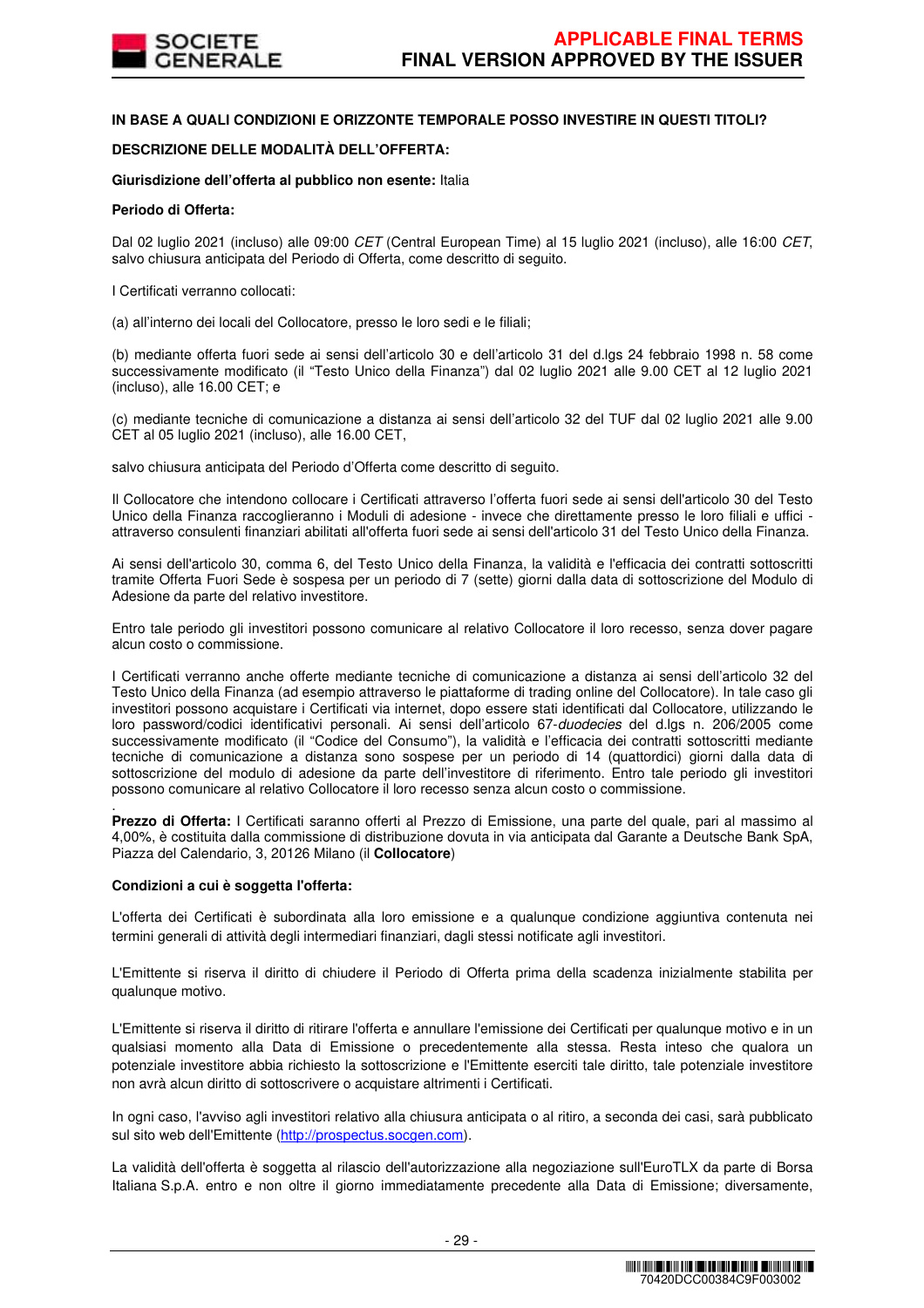

l'offerta deve considerarsi ritirata e l'emissione annullata. L'Emittente s'impegna a presentare per tempo la relativa domanda a Borsa Italiana S.p.A., al fine di consentire a Borsa Italiana S.p.A. di prendere una decisione, in base ai suoi regolamenti, entro il giorno immediatamente precedente alla Data di Emissione.

**Prezzo di Emissione:** EUR 100 per Certificato di Denominazione Specificata di EUR 100

#### **Stima delle spese totali relative all'emissione o all'offerta, includendo la stima di eventuali spese applicate all'investitore dall'Emittente o dall'offerente:**

I costi di entrata, impliciti nel Prezzo di Emissione e calcolati al 25/06/2021 (la **data di lancio dell'emissione**), applicati all'investitore dall'Emittente o dall'Offerente sono pari al 4,1011%% (4,00% costi di collocamento, 0,1011% altri costi %). I costi di entrata e i potenziali costi ricorrenti e le potenziali penali di uscita anticipata possono avere un impatto sul rendimento che l'investitore può ottenere dall'investimento.

**Piano di distribuzione:** Il prodotto è destinato ad investitori al dettaglio e sarà offerto in Italia

#### **CHI è L'OFFERENTE E/O IL SOGGETTO CHE CHIEDE L'AMMISSIONE ALLE NEGOZIAZIONI ?**

Societe Generale in quanto Dealer

Tour Société Générale - 17 Cours Valmy

92987 Paris La Défense Cedex, France

Sede legale : 29, boulevard Haussmann, 75009 Paris, France.

Forma giuridica: Società per azioni a responsabilità limitata pubblica (société anonyme).

Legislazione di riferimento: diritto francese.

Paese di costituzione: Francia

#### **PERCHÈ QUESTO PROSPETTO VIENE PRODOTTO?**

Questo prospetto è stato predisposto in relazione all'offerta al pubblico dei Certificati.

**Ragioni dell'offerta o dell'ammissione alle negoziazioni: i** proventi netti dell'emissione dei Certificati saranno utilizzati per le finalità generali di finanziamento del Gruppo Société Générale, che comprende il generare profitti.

#### **Uso dei proventi e importo stimato dei proventi: I proventi netti dell'emissione dei Certificati saranno utilizzati per le finalità generali di finanziamento del Gruppo Société Générale, che comprende il generare profitti.**

**Impegno di sottoscrizione**: E' in essere un impegno di sottoscrizione a fermo con**:** Societe Generale.

#### **Interessi delle persone fisiche e giuridiche coinvolte nell'emissione/offerta :**

Ad eccezione delle eventuali commissioni dovute al Dealer,e per quanto l'Emittente ne sa, nessuna persona coinvolta nell'emissione dei Certificati ha un interesse rilevante nell'Offerta.

Il Dealer e le sue affiliate si sono impegnate, e potrebbero in futuro impegnarsi, in operazioni di investment banking e/o commercial banking transactions, e potrebbero nel corso ordinario del business eseguire altri servizi per l'Emittente e le sue affiliate.

Société Générale ricoprirà i ruoli di fornitore di strumenti di copertura a favore dell'Emittente e di Agente di Calcolo dei Certificati.

La possibilità di conflitti di interesse tra i vari ruoli di Société Générale, da un lato, e, d'altro lato, tra quelli di Société Générale nello svolgimento di questi ruoli e quelli dei Portatori dei Certificati, non può escludersi.

Inoltre, considerata l'attività bancaria di Société Générale, conflitti di interesse potrebbero sorgere tra gli interessi di Société Générale nello svolgimento di tali attività (inclusa la detenzione di informazioni non pubbliche in relazione ai sottostanti dei Certificati) e quelli dei Portatori dei Certificati. Infine, le attività di Société Générale sullo/sugli strumento/i finanziario/i sottostante/i, per conto della proprietà ovvero per conto dei propri clienti, oppure il porre in essere transazioni di copertura, può anche avere un impatto sul prezzo di questi strumenti e sulla loro liquidità, e ciò potrebbe configgere con gli interessi dei Portatori dei Certificati.